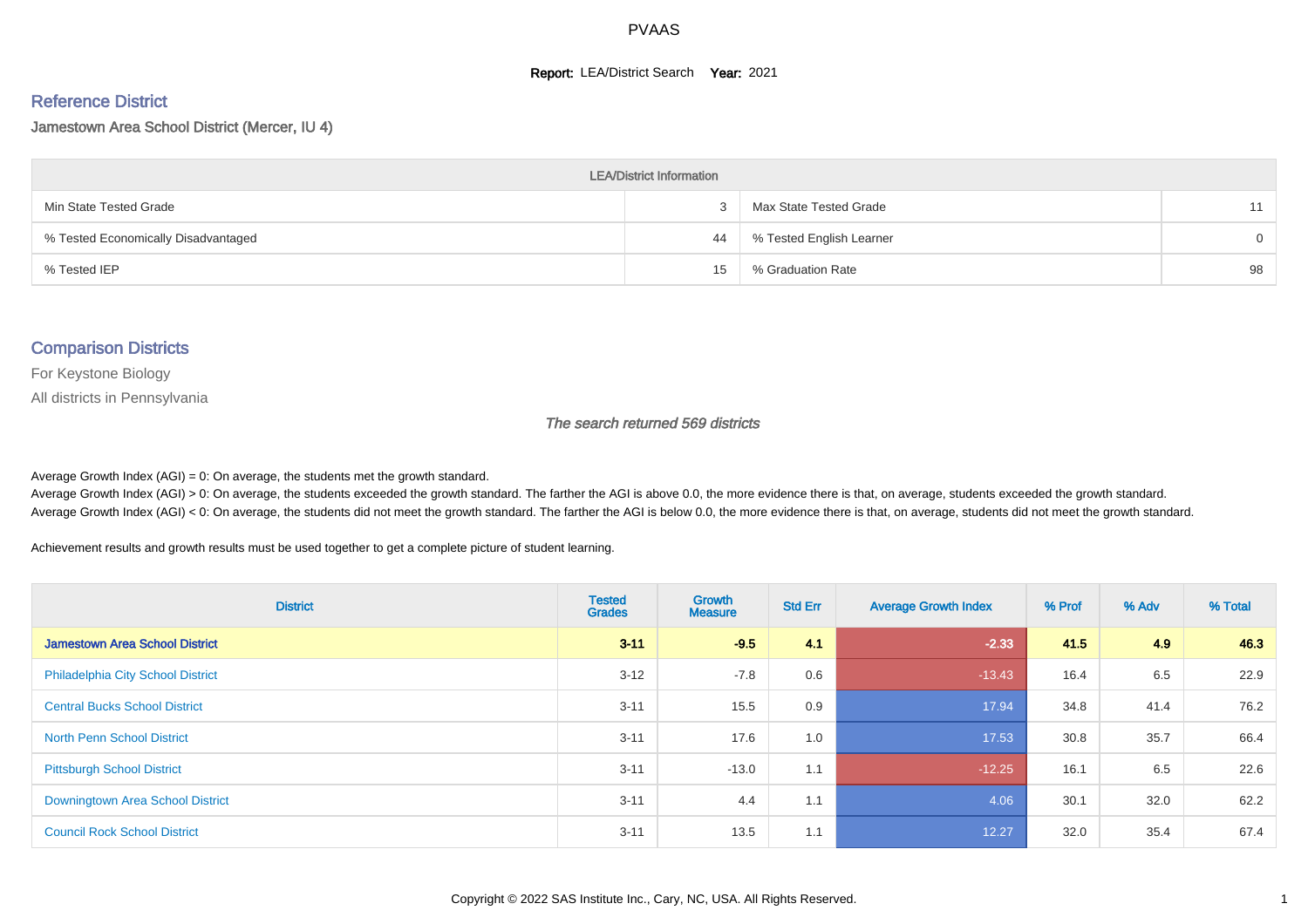| <b>District</b>                           | <b>Tested</b><br><b>Grades</b> | <b>Growth</b><br><b>Measure</b> | <b>Std Err</b> | <b>Average Growth Index</b> | % Prof | % Adv | % Total |
|-------------------------------------------|--------------------------------|---------------------------------|----------------|-----------------------------|--------|-------|---------|
| <b>Jamestown Area School District</b>     | $3 - 11$                       | $-9.5$                          | 4.1            | $-2.33$                     | 41.5   | 4.9   | 46.3    |
| <b>Bethlehem Area School District</b>     | $3 - 11$                       | $-4.5$                          | 1.1            | $-3.91$                     | 20.4   | 11.3  | 31.7    |
| <b>Parkland School District</b>           | $3 - 11$                       | $-3.7$                          | 1.2            | $-3.17$                     | 31.4   | 30.6  | 62.0    |
| <b>West Chester Area School District</b>  | $3 - 11$                       | $-2.1$                          | 1.2            | $-1.83$                     | 36.4   | 23.2  | 59.6    |
| <b>Reading School District</b>            | $3 - 11$                       | 4.3                             | 1.2            | 3.71                        | 16.8   | 6.0   | 22.8    |
| <b>East Penn School District</b>          | $3 - 11$                       | 8.9                             | 1.2            | 7.61                        | 32.8   | 26.4  | 59.2    |
| <b>Cumberland Valley School District</b>  | $3 - 12$                       | 18.6                            | 1.2            | 15.79                       | 31.3   | 39.2  | 70.5    |
| <b>Spring-Ford Area School District</b>   | $3 - 11$                       | 16.6                            | 1.2            | 14.02                       | 30.4   | 45.3  | 75.7    |
| <b>Lower Merion School District</b>       | $3 - 11$                       | 18.9                            | 1.2            | 15.42                       | 29.4   | 48.6  | 78.0    |
| <b>Central Dauphin School District</b>    | $3 - 11$                       | $-5.2$                          | 1.2            | $-4.24$                     | 29.3   | 8.7   | 38.0    |
| <b>Chambersburg Area School District</b>  | $3 - 11$                       | $-5.6$                          | 1.3            | $-4.42$                     | 24.2   | 15.2  | 39.4    |
| <b>North Allegheny School District</b>    | $3 - 11$                       | 18.0                            | 1.3            | 14.25                       | 30.5   | 42.9  | 73.4    |
| <b>Hempfield School District</b>          | $3 - 11$                       | 13.4                            | 1.3            | 10.53                       | 29.9   | 36.8  | 66.7    |
| <b>Pennsbury School District</b>          | $3 - 11$                       | 5.6                             | 1.3            | 4.38                        | 37.7   | 27.7  | 65.4    |
| <b>Easton Area School District</b>        | $3 - 12$                       | 6.3                             | 1.3            | 4.91                        | 24.1   | 13.0  | 37.1    |
| <b>West Shore School District</b>         | $3 - 12$                       | 2.2                             | 1.3            | 1.68                        | 31.8   | 15.2  | 47.1    |
| <b>Neshaminy School District</b>          | $3 - 11$                       | 8.6                             | 1.3            | 6.56                        | 31.3   | 23.9  | 55.2    |
| <b>State College Area School District</b> | $3 - 11$                       | 24.5                            | 1.3            | 18.59                       | 31.9   | 46.9  | 78.8    |
| Mt Lebanon School District                | $3 - 11$                       | 2.4                             | 1.3            | 1.79                        | 39.3   | 37.4  | 76.8    |
| <b>Upper Darby School District</b>        | $3 - 12$                       | 11.2                            | 1.4            | 8.28                        | 23.8   | 11.8  | 35.6    |
| <b>Allentown City School District</b>     | $3 - 12$                       | $-16.9$                         | 1.4            | $-12.37$                    | 5.9    | 0.4   | 6.3     |
| <b>Haverford Township School District</b> | $3 - 11$                       | 1.4                             | 1.4            | 1.05                        | 36.7   | 26.3  | 63.0    |
| <b>Millcreek Township School District</b> | $3 - 11$                       | 9.1                             | 1.4            | 6.61                        | 34.5   | 30.1  | 64.6    |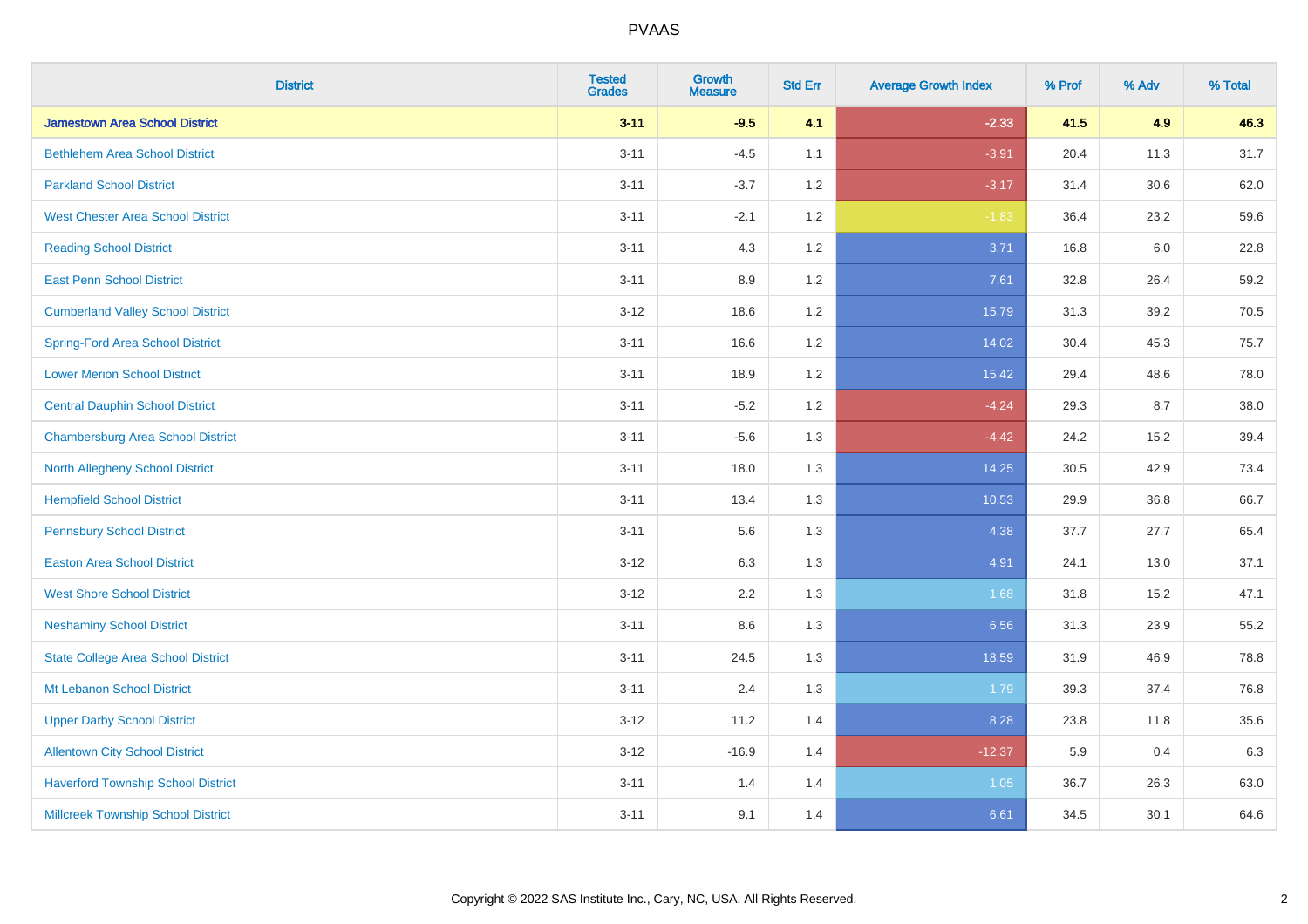| <b>District</b>                             | <b>Tested</b><br><b>Grades</b> | Growth<br><b>Measure</b> | <b>Std Err</b> | <b>Average Growth Index</b> | % Prof | % Adv | % Total |
|---------------------------------------------|--------------------------------|--------------------------|----------------|-----------------------------|--------|-------|---------|
| <b>Jamestown Area School District</b>       | $3 - 11$                       | $-9.5$                   | 4.1            | $-2.33$                     | 41.5   | 4.9   | 46.3    |
| <b>Lancaster School District</b>            | $3 - 12$                       | $-10.0$                  | 1.4            | $-7.22$                     | 9.0    | 3.9   | 12.8    |
| <b>Bristol Township School District</b>     | $3 - 11$                       | $-7.4$                   | 1.4            | $-5.32$                     | 13.8   | 4.6   | 18.4    |
| <b>Boyertown Area School District</b>       | $3 - 11$                       | $-2.9$                   | 1.4            | $-2.06$                     | 30.8   | 22.6  | 53.4    |
| <b>Dallastown Area School District</b>      | $3 - 11$                       | 19.9                     | 1.4            | 14.14                       | 36.8   | 34.2  | 71.0    |
| <b>Williamsport Area School District</b>    | $3 - 11$                       | $-11.7$                  | 1.4            | $-8.29$                     | 18.2   | 10.5  | 28.7    |
| <b>Seneca Valley School District</b>        | $3 - 11$                       | $0.8\,$                  | 1.4            | 0.54                        | 40.6   | 25.2  | 65.8    |
| <b>Souderton Area School District</b>       | $3 - 11$                       | 18.5                     | 1.4            | 12.86                       | 39.2   | 31.2  | 70.4    |
| East Stroudsburg Area School District       | $3 - 11$                       | $-4.9$                   | 1.4            | $-3.38$                     | 22.7   | 12.5  | 35.2    |
| <b>Avon Grove School District</b>           | $3 - 10$                       | $7.6\,$                  | 1.4            | 5.29                        | 33.7   | 33.2  | 67.0    |
| <b>Erie City School District</b>            | $3 - 12$                       | $-4.5$                   | 1.4            | $-3.09$                     | 13.4   | 6.7   | 20.1    |
| <b>Manheim Township School District</b>     | $3 - 12$                       | 10.9                     | 1.5            | 7.51                        | 30.9   | 31.0  | 61.9    |
| <b>Wilson School District</b>               | $3 - 12$                       | 0.5                      | 1.5            | 0.32                        | 30.4   | 25.5  | 55.9    |
| <b>Pennridge School District</b>            | $3 - 10$                       | 7.4                      | 1.5            | 5.10                        | 32.0   | 27.6  | 59.6    |
| <b>Penn Manor School District</b>           | $3 - 11$                       | 7.1                      | 1.5            | 4.82                        | 26.7   | 20.5  | 47.2    |
| <b>Butler Area School District</b>          | $3 - 11$                       | $-14.1$                  | 1.5            | $-9.60$                     | 26.4   | 11.1  | 37.5    |
| <b>Central York School District</b>         | $3 - 12$                       | 12.9                     | 1.5            | 8.64                        | 31.4   | 24.1  | 55.5    |
| <b>Perkiomen Valley School District</b>     | $3 - 11$                       | 2.7                      | 1.5            | 1.83                        | 35.0   | 25.3  | 60.3    |
| <b>Centennial School District</b>           | $3 - 10$                       | 1.5                      | 1.5            | 0.98                        | 23.6   | 12.4  | 36.0    |
| Altoona Area School District                | $3 - 12$                       | 0.1                      | 1.5            | 0.07                        | 29.0   | 13.8  | 42.8    |
| Owen J Roberts School District              | $3 - 11$                       | $-3.5$                   | 1.5            | $-2.27$                     | 36.8   | 24.4  | 61.2    |
| Pennsylvania Cyber Charter School           | $3 - 11$                       | 0.6                      | 1.5            | 0.37                        | 20.8   | 8.1   | 28.9    |
| <b>Quakertown Community School District</b> | $3-12$                         | $-4.3$                   | 1.5            | $-2.79$                     | 33.8   | 20.1  | 53.8    |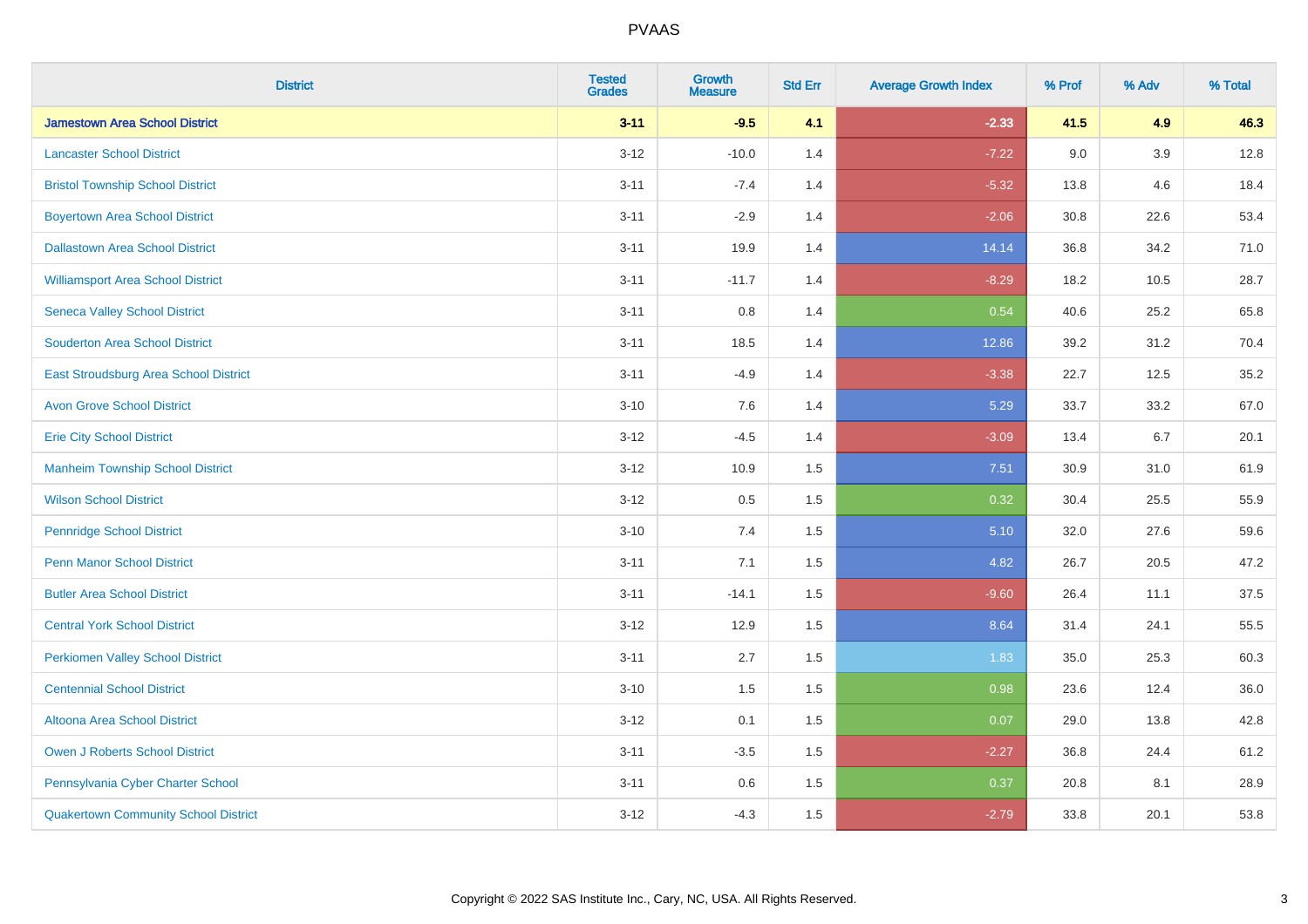| <b>District</b>                                    | <b>Tested</b><br><b>Grades</b> | <b>Growth</b><br><b>Measure</b> | <b>Std Err</b> | <b>Average Growth Index</b> | % Prof | % Adv | % Total |
|----------------------------------------------------|--------------------------------|---------------------------------|----------------|-----------------------------|--------|-------|---------|
| <b>Jamestown Area School District</b>              | $3 - 11$                       | $-9.5$                          | 4.1            | $-2.33$                     | 41.5   | 4.9   | 46.3    |
| Canon-Mcmillan School District                     | $3 - 11$                       | $-5.0$                          | 1.5            | $-3.25$                     | 30.8   | 28.5  | 59.3    |
| Northampton Area School District                   | $3 - 11$                       | 3.2                             | 1.5            | 2.05                        | 29.8   | 17.9  | 47.7    |
| <b>Commonwealth Charter Academy Charter School</b> | $3 - 10$                       | 4.2                             | 1.6            | 2.68                        | 27.0   | 15.6  | 42.5    |
| <b>Hazleton Area School District</b>               | $3 - 11$                       | 6.0                             | 1.6            | 3.85                        | 20.5   | 9.0   | 29.5    |
| <b>Cornwall-Lebanon School District</b>            | $3 - 11$                       | 8.2                             | 1.6            | 5.24                        | 28.0   | 20.5  | 48.6    |
| <b>Bensalem Township School District</b>           | $3 - 11$                       | 1.0                             | 1.6            | 0.63                        | 24.3   | 10.7  | 34.9    |
| <b>Armstrong School District</b>                   | $3 - 11$                       | $9.8\,$                         | 1.6            | 6.22                        | 32.8   | 24.6  | 57.4    |
| <b>Methacton School District</b>                   | $3 - 11$                       | 11.0                            | 1.6            | 6.94                        | 36.0   | 33.6  | 69.6    |
| <b>Abington School District</b>                    | $3 - 10$                       | 0.9                             | 1.6            | 0.57                        | 29.7   | 28.7  | 58.4    |
| <b>Ridley School District</b>                      | $3 - 12$                       | 0.3                             | 1.6            | 0.21                        | 32.0   | 10.7  | 42.6    |
| <b>Mifflin County School District</b>              | $3 - 11$                       | 12.3                            | 1.6            | 7.69                        | 35.1   | 15.1  | 50.3    |
| <b>Norwin School District</b>                      | $3 - 11$                       | $-1.1$                          | 1.6            | $-0.70$                     | 37.7   | 27.6  | 65.2    |
| <b>Stroudsburg Area School District</b>            | $3 - 11$                       | 7.5                             | 1.6            | 4.70                        | 30.4   | 18.3  | 48.7    |
| <b>Hempfield Area School District</b>              | $3-12$                         | $-10.2$                         | 1.6            | $-6.37$                     | 28.1   | 19.2  | 47.3    |
| <b>York Co School Of Technology</b>                | $9 - 12$                       | $-10.9$                         | 1.6            | $-6.79$                     | 22.6   | 4.0   | 26.6    |
| <b>Governor Mifflin School District</b>            | $3 - 11$                       | $-4.4$                          | 1.6            | $-2.69$                     | 30.3   | 7.7   | 38.0    |
| <b>Coatesville Area School District</b>            | $3 - 11$                       | $-9.5$                          | 1.6            | $-5.81$                     | 12.8   | 3.3   | 16.2    |
| Hatboro-Horsham School District                    | $3 - 11$                       | $-2.7$                          | 1.6            | $-1.65$                     | 27.9   | 17.9  | 45.8    |
| <b>Delaware Valley School District</b>             | $3 - 11$                       | 15.7                            | 1.6            | 9.62                        | 36.7   | 32.1  | 68.8    |
| Mechanicsburg Area School District                 | $3 - 11$                       | $-5.7$                          | 1.6            | $-3.48$                     | 35.1   | 16.0  | 51.2    |
| Hollidaysburg Area School District                 | $3 - 11$                       | $-2.7$                          | 1.6            | $-1.64$                     | 32.6   | 15.2  | 47.8    |
| <b>Colonial School District</b>                    | $3 - 11$                       | 22.1                            | 1.6            | 13.55                       | 27.2   | 43.5  | 70.6    |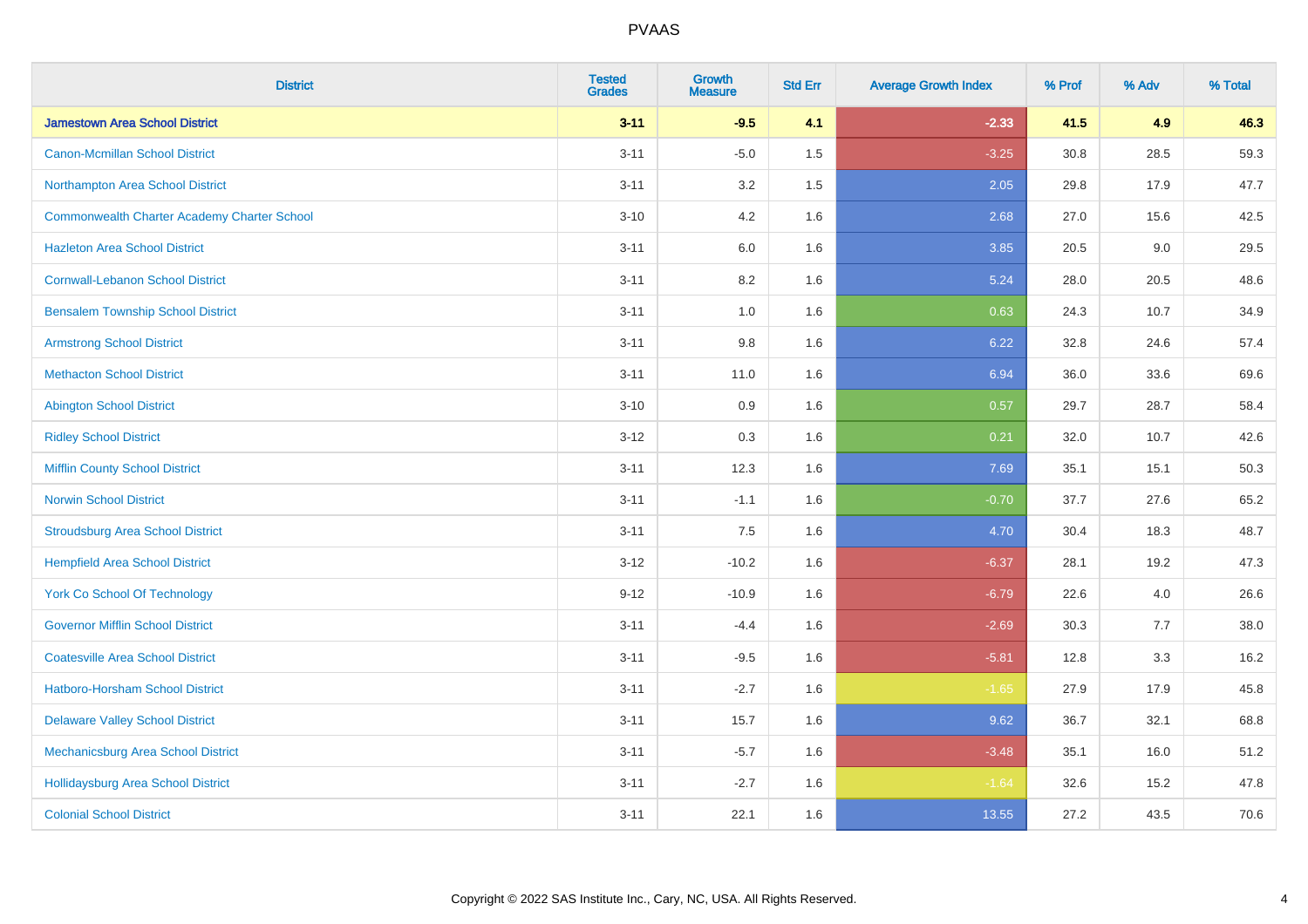| <b>District</b>                               | <b>Tested</b><br><b>Grades</b> | <b>Growth</b><br><b>Measure</b> | <b>Std Err</b> | <b>Average Growth Index</b> | % Prof | % Adv   | % Total |
|-----------------------------------------------|--------------------------------|---------------------------------|----------------|-----------------------------|--------|---------|---------|
| <b>Jamestown Area School District</b>         | $3 - 11$                       | $-9.5$                          | 4.1            | $-2.33$                     | 41.5   | 4.9     | 46.3    |
| <b>Warren County School District</b>          | $3 - 11$                       | $-0.1$                          | 1.6            | $-0.06$                     | 26.7   | $9.7\,$ | 36.4    |
| <b>Nazareth Area School District</b>          | $3 - 11$                       | $-2.5$                          | 1.7            | $-1.53$                     | 29.2   | 24.6    | 53.8    |
| <b>Norristown Area School District</b>        | $3-12$                         | $-25.4$                         | 1.7            | $-15.35$                    | 10.6   | 1.8     | 12.4    |
| <b>Kennett Consolidated School District</b>   | $3 - 11$                       | $-10.4$                         | 1.7            | $-6.27$                     | 28.7   | 14.0    | 42.7    |
| <b>Whitehall-Coplay School District</b>       | $3 - 11$                       | 11.8                            | 1.7            | 7.06                        | 32.3   | 21.7    | 54.0    |
| <b>Pine-Richland School District</b>          | $3 - 11$                       | 9.3                             | 1.7            | 5.56                        | 42.3   | 35.8    | 78.1    |
| <b>South Western School District</b>          | $3 - 12$                       | 2.5                             | 1.7            | 1.48                        | 36.2   | 19.7    | 55.9    |
| <b>Conestoga Valley School District</b>       | $3 - 11$                       | 2.4                             | 1.7            | 1.43                        | 35.0   | 23.5    | 58.5    |
| <b>Ephrata Area School District</b>           | $3 - 11$                       | 6.8                             | 1.7            | 4.08                        | 31.6   | 17.1    | 48.8    |
| <b>Abington Heights School District</b>       | $3 - 11$                       | 6.7                             | 1.7            | 4.00                        | 33.8   | 31.7    | 65.5    |
| <b>Bethel Park School District</b>            | $3 - 11$                       | $-4.4$                          | 1.7            | $-2.62$                     | 40.1   | 27.3    | 67.4    |
| <b>Elizabethtown Area School District</b>     | $3 - 12$                       | 7.1                             | 1.7            | 4.19                        | 36.4   | 27.6    | 64.0    |
| <b>Garnet Valley School District</b>          | $3 - 10$                       | 0.2                             | 1.7            | 0.13                        | 34.9   | 26.4    | 61.3    |
| <b>Wissahickon School District</b>            | $3 - 10$                       | $-5.3$                          | 1.7            | $-3.14$                     | 27.5   | 29.0    | 56.6    |
| <b>Exeter Township School District</b>        | $3 - 11$                       | $-1.0$                          | 1.7            | $-0.58$                     | 27.2   | 15.6    | 42.8    |
| <b>Conewago Valley School District</b>        | $3 - 12$                       | 7.6                             | 1.7            | 4.46                        | 41.3   | 19.4    | 60.6    |
| <b>Peters Township School District</b>        | $3 - 11$                       | 14.1                            | 1.7            | 8.16                        | 35.2   | 41.6    | 76.8    |
| <b>Carlisle Area School District</b>          | $3 - 11$                       | $-5.2$                          | 1.7            | $-2.99$                     | 28.0   | 19.3    | 47.3    |
| <b>Unionville-Chadds Ford School District</b> | $3 - 11$                       | 15.8                            | 1.7            | 9.12                        | 31.2   | 48.0    | 79.2    |
| <b>Springfield School District</b>            | $3 - 11$                       | 1.2                             | 1.7            | 0.69                        | 31.8   | 25.2    | 56.9    |
| <b>Shaler Area School District</b>            | $3 - 11$                       | $-2.1$                          | 1.8            | $-1.18$                     | 32.0   | 13.0    | 45.0    |
| <b>Penn-Trafford School District</b>          | $3 - 11$                       | 2.9                             | 1.8            | 1.68                        | 46.3   | 26.2    | 72.5    |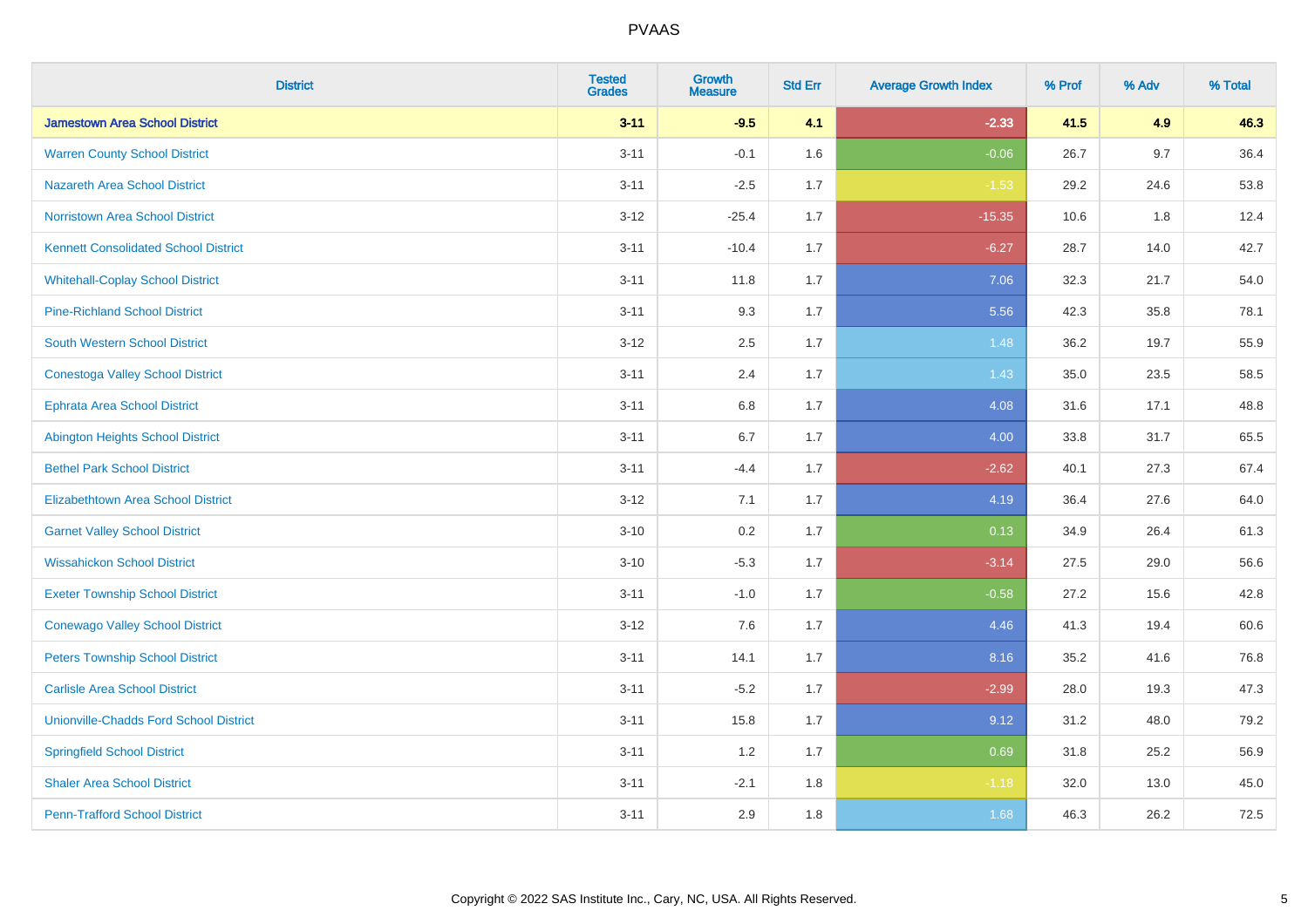| <b>District</b>                             | <b>Tested</b><br><b>Grades</b> | Growth<br><b>Measure</b> | <b>Std Err</b> | <b>Average Growth Index</b> | % Prof | % Adv | % Total |
|---------------------------------------------|--------------------------------|--------------------------|----------------|-----------------------------|--------|-------|---------|
| <b>Jamestown Area School District</b>       | $3 - 11$                       | $-9.5$                   | 4.1            | $-2.33$                     | 41.5   | 4.9   | 46.3    |
| <b>Shippensburg Area School District</b>    | $3 - 11$                       | 0.5                      | 1.8            | 0.26                        | 23.5   | 22.8  | 46.3    |
| <b>Upper Saint Clair School District</b>    | $3 - 11$                       | 13.8                     | 1.8            | 7.86                        | 32.2   | 44.5  | 76.7    |
| <b>Oxford Area School District</b>          | $3 - 11$                       | $-3.1$                   | 1.8            | $-1.77$                     | 27.5   | 14.5  | 42.0    |
| <b>Lower Dauphin School District</b>        | $3 - 11$                       | 5.3                      | 1.8            | 3.03                        | 30.6   | 26.8  | 57.5    |
| <b>York City School District</b>            | $3 - 12$                       | $-17.7$                  | 1.8            | $-10.05$                    | 3.2    | 0.7   | 3.9     |
| <b>Keystone Central School District</b>     | $3 - 11$                       | 3.6                      | 1.8            | 2.04                        | 27.1   | 14.6  | 41.8    |
| <b>Penn-Delco School District</b>           | $3 - 11$                       | 1.3                      | 1.8            | 0.75                        | 26.5   | 12.6  | 39.1    |
| <b>Trinity Area School District</b>         | $3 - 11$                       | $-8.7$                   | 1.8            | $-4.87$                     | 20.9   | 9.8   | 30.8    |
| Pocono Mountain School District             | $3 - 12$                       | $-4.3$                   | 1.8            | $-2.43$                     | 35.5   | 17.1  | 52.6    |
| <b>Waynesboro Area School District</b>      | $3-12$                         | 3.0                      | 1.8            | 1.67                        | 26.0   | 23.5  | 49.5    |
| <b>North Hills School District</b>          | $3 - 11$                       | $-15.8$                  | 1.8            | $-8.84$                     | 26.4   | 19.8  | 46.2    |
| Palmyra Area School District                | $3 - 11$                       | 16.2                     | 1.8            | 9.02                        | 38.8   | 34.0  | 72.8    |
| Moon Area School District                   | $3 - 11$                       | 1.5                      | 1.8            | 0.86                        | 34.5   | 25.5  | 60.0    |
| <b>Upper Dublin School District</b>         | $3 - 12$                       | 2.1                      | 1.8            | 1.19                        | 34.7   | 30.0  | 64.7    |
| South Fayette Township School District      | $3 - 11$                       | $6.0\,$                  | 1.8            | 3.33                        | 32.2   | 38.3  | 70.5    |
| Northeastern York School District           | $3 - 11$                       | 3.8                      | 1.8            | 2.11                        | 32.7   | 21.0  | 53.7    |
| Northern York County School District        | $3 - 11$                       | 8.4                      | 1.8            | 4.63                        | 24.3   | 23.1  | 47.4    |
| <b>Pleasant Valley School District</b>      | $3 - 11$                       | $-3.3$                   | 1.8            | $-1.80$                     | 28.5   | 10.4  | 39.0    |
| <b>Solanco School District</b>              | $3 - 11$                       | 2.2                      | 1.8            | 1.18                        | 27.2   | 15.0  | 42.3    |
| <b>Southern York County School District</b> | $3 - 11$                       | 15.5                     | 1.8            | 8.48                        | 37.6   | 29.2  | 66.8    |
| <b>Phoenixville Area School District</b>    | $3 - 11$                       | 7.3                      | 1.8            | 3.96                        | 32.3   | 27.6  | 59.8    |
| <b>South Eastern School District</b>        | $3 - 11$                       | $-1.0$                   | 1.8            | $-0.55$                     | 36.4   | 17.1  | 53.5    |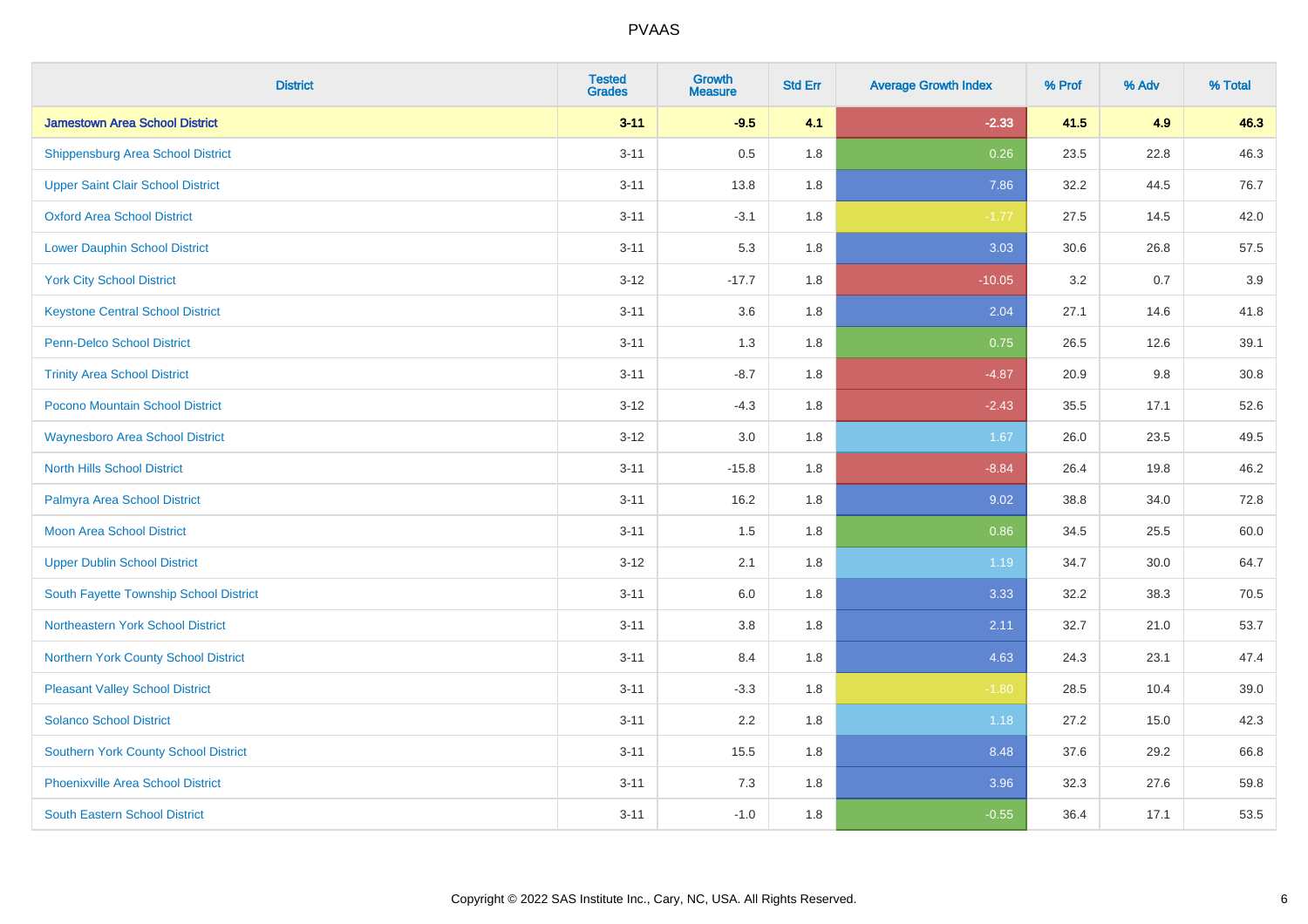| <b>District</b>                           | <b>Tested</b><br><b>Grades</b> | <b>Growth</b><br><b>Measure</b> | <b>Std Err</b> | <b>Average Growth Index</b> | % Prof | % Adv | % Total |
|-------------------------------------------|--------------------------------|---------------------------------|----------------|-----------------------------|--------|-------|---------|
| <b>Jamestown Area School District</b>     | $3 - 11$                       | $-9.5$                          | 4.1            | $-2.33$                     | 41.5   | 4.9   | 46.3    |
| <b>Franklin Regional School District</b>  | $3 - 11$                       | 11.3                            | 1.8            | 6.13                        | 30.0   | 35.0  | 65.0    |
| <b>Warwick School District</b>            | $3 - 11$                       | 21.7                            | 1.8            | 11.76                       | 27.7   | 36.3  | 64.0    |
| <b>Radnor Township School District</b>    | $3 - 12$                       | 7.5                             | 1.9            | 4.03                        | 33.0   | 38.3  | 71.3    |
| <b>Penncrest School District</b>          | $3 - 11$                       | 6.0                             | 1.9            | 3.24                        | 31.1   | 16.9  | 48.0    |
| Fox Chapel Area School District           | $3 - 11$                       | 17.6                            | 1.9            | 9.47                        | 22.9   | 52.0  | 74.9    |
| <b>Baldwin-Whitehall School District</b>  | $3 - 11$                       | $-5.5$                          | 1.9            | $-2.93$                     | 32.0   | 14.7  | 46.7    |
| <b>Upper Perkiomen School District</b>    | $3 - 11$                       | 5.7                             | 1.9            | 3.04                        | 25.4   | 19.9  | 45.4    |
| Daniel Boone Area School District         | $3 - 12$                       | $0.9\,$                         | 1.9            | 0.46                        | 28.9   | 22.0  | 51.0    |
| <b>Lebanon School District</b>            | $3 - 11$                       | $-1.2$                          | 1.9            | $-0.63$                     | 15.2   | 6.4   | 21.6    |
| <b>Dover Area School District</b>         | $3 - 12$                       | 7.1                             | 1.9            | 3.78                        | 33.0   | 18.7  | 51.7    |
| Pennsylvania Leadership Charter School    | $3 - 11$                       | 8.0                             | 1.9            | 4.22                        | 33.1   | 27.8  | 60.9    |
| <b>Cocalico School District</b>           | $3 - 11$                       | 12.3                            | 1.9            | 6.48                        | 28.2   | 32.3  | 60.5    |
| <b>Muhlenberg School District</b>         | $3 - 10$                       | $-17.8$                         | 1.9            | $-9.34$                     | 12.4   | 4.6   | 17.0    |
| West Jefferson Hills School District      | $3 - 11$                       | 1.9                             | 1.9            | 0.99                        | 34.8   | 27.3  | 62.1    |
| <b>Twin Valley School District</b>        | $3 - 12$                       | $-3.2$                          | 1.9            | $-1.68$                     | 38.8   | 19.8  | 58.6    |
| <b>Mars Area School District</b>          | $3 - 10$                       | 6.6                             | 1.9            | 3.45                        | 36.7   | 32.4  | 69.1    |
| <b>William Penn School District</b>       | $3 - 12$                       | 7.0                             | 1.9            | 3.61                        | 14.0   | 7.2   | 21.3    |
| Red Lion Area School District             | $3 - 11$                       | 4.5                             | 1.9            | 2.31                        | 32.3   | 21.5  | 53.8    |
| <b>Lampeter-Strasburg School District</b> | $3 - 12$                       | 11.0                            | 1.9            | 5.69                        | 35.4   | 32.3  | 67.7    |
| <b>Harrisburg City School District</b>    | $3 - 11$                       | $-0.2$                          | 2.0            | $-0.11$                     | 6.0    | 2.0   | 8.0     |
| <b>Upper Merion Area School District</b>  | $3 - 11$                       | 14.0                            | 2.0            | 7.15                        | 34.4   | 32.6  | 67.0    |
| <b>Pottsgrove School District</b>         | $3 - 11$                       | $-5.5$                          | 2.0            | $-2.78$                     | 28.6   | 10.3  | 38.8    |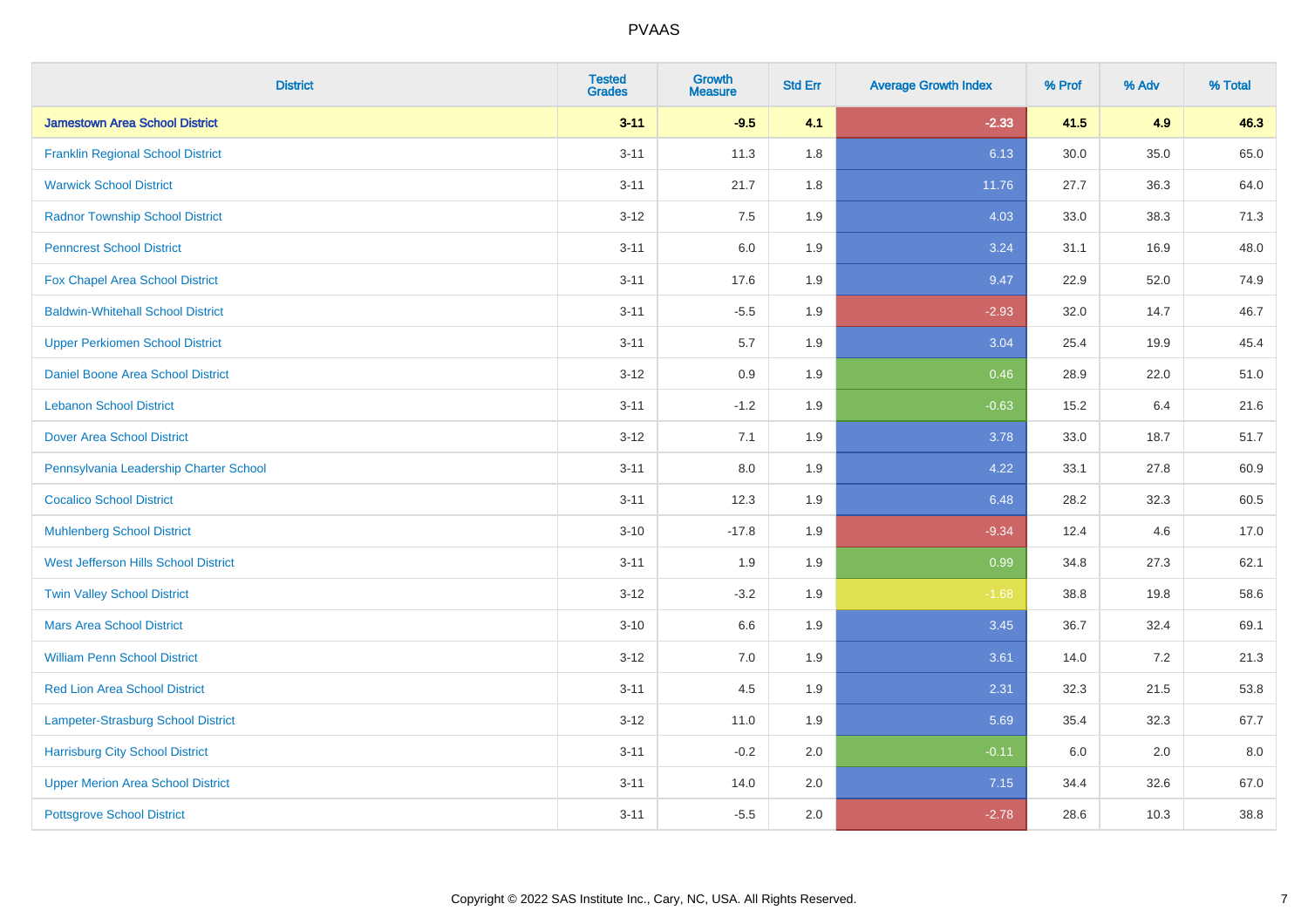| <b>District</b>                                | <b>Tested</b><br><b>Grades</b> | <b>Growth</b><br><b>Measure</b> | <b>Std Err</b> | <b>Average Growth Index</b> | % Prof | % Adv | % Total |
|------------------------------------------------|--------------------------------|---------------------------------|----------------|-----------------------------|--------|-------|---------|
| <b>Jamestown Area School District</b>          | $3 - 11$                       | $-9.5$                          | 4.1            | $-2.33$                     | 41.5   | 4.9   | 46.3    |
| <b>Hampton Township School District</b>        | $3 - 11$                       | 7.4                             | 2.0            | 3.79                        | 37.9   | 39.2  | 77.0    |
| <b>Manheim Central School District</b>         | $3 - 11$                       | 12.8                            | 2.0            | 6.52                        | 27.8   | 35.4  | 63.2    |
| <b>Great Valley School District</b>            | $3 - 11$                       | 5.4                             | 2.0            | 2.77                        | 33.8   | 33.5  | 67.3    |
| <b>Interboro School District</b>               | $3 - 12$                       | $-8.4$                          | 2.0            | $-4.27$                     | 27.6   | 6.4   | 34.1    |
| <b>Greater Latrobe School District</b>         | $3 - 11$                       | $-14.1$                         | 2.0            | $-7.14$                     | 41.0   | 12.6  | 53.6    |
| <b>Derry Township School District</b>          | $3 - 10$                       | 20.1                            | 2.0            | 10.20                       | 32.8   | 46.9  | 79.7    |
| <b>Upper Moreland Township School District</b> | $3 - 11$                       | 1.1                             | 2.0            | 0.56                        | 24.8   | 26.6  | 51.3    |
| <b>Connellsville Area School District</b>      | $3 - 11$                       | $-5.3$                          | 2.0            | $-2.67$                     | 24.2   | 5.0   | 29.1    |
| <b>Gettysburg Area School District</b>         | $3 - 11$                       | $-6.0$                          | 2.0            | $-3.02$                     | 28.8   | 19.6  | 48.5    |
| <b>Greencastle-Antrim School District</b>      | $3 - 11$                       | $-0.3$                          | 2.0            | $-0.14$                     | 30.9   | 22.2  | 53.1    |
| <b>West Allegheny School District</b>          | $3 - 12$                       | 8.6                             | 2.0            | 4.34                        | 37.3   | 27.2  | 64.5    |
| <b>Lower Moreland Township School District</b> | $3 - 11$                       | 8.7                             | 2.0            | 4.35                        | 38.2   | 33.2  | 71.4    |
| <b>Bellefonte Area School District</b>         | $3 - 11$                       | $6.7\,$                         | 2.0            | 3.34                        | 28.8   | 21.5  | 50.2    |
| <b>Gateway School District</b>                 | $3 - 11$                       | 3.1                             | 2.0            | 1.55                        | 35.7   | 18.5  | 54.2    |
| <b>Dubois Area School District</b>             | $3 - 11$                       | $-2.8$                          | 2.0            | $-1.37$                     | 35.5   | 19.0  | 54.6    |
| <b>Fleetwood Area School District</b>          | $3 - 10$                       | 10.4                            | 2.0            | 5.19                        | 31.7   | 25.8  | 57.5    |
| <b>Juniata County School District</b>          | $3 - 12$                       | 7.7                             | 2.0            | 3.81                        | 22.9   | 18.9  | 41.8    |
| <b>Indiana Area School District</b>            | $3 - 11$                       | 12.0                            | 2.0            | 5.98                        | 30.0   | 30.4  | 60.3    |
| <b>Cheltenham School District</b>              | $3 - 11$                       | $-17.6$                         | 2.0            | $-8.74$                     | 24.4   | 8.3   | 32.6    |
| <b>Tunkhannock Area School District</b>        | $3 - 11$                       | 1.4                             | 2.0            | 0.71                        | 29.8   | 18.1  | 47.9    |
| <b>Bangor Area School District</b>             | $3 - 12$                       | $-1.2$                          | 2.0            | $-0.60$                     | 25.8   | 12.7  | 38.5    |
| Kiski Area School District                     | $3 - 11$                       | $-4.0$                          | 2.0            | $-1.99$                     | 23.1   | 18.2  | 41.3    |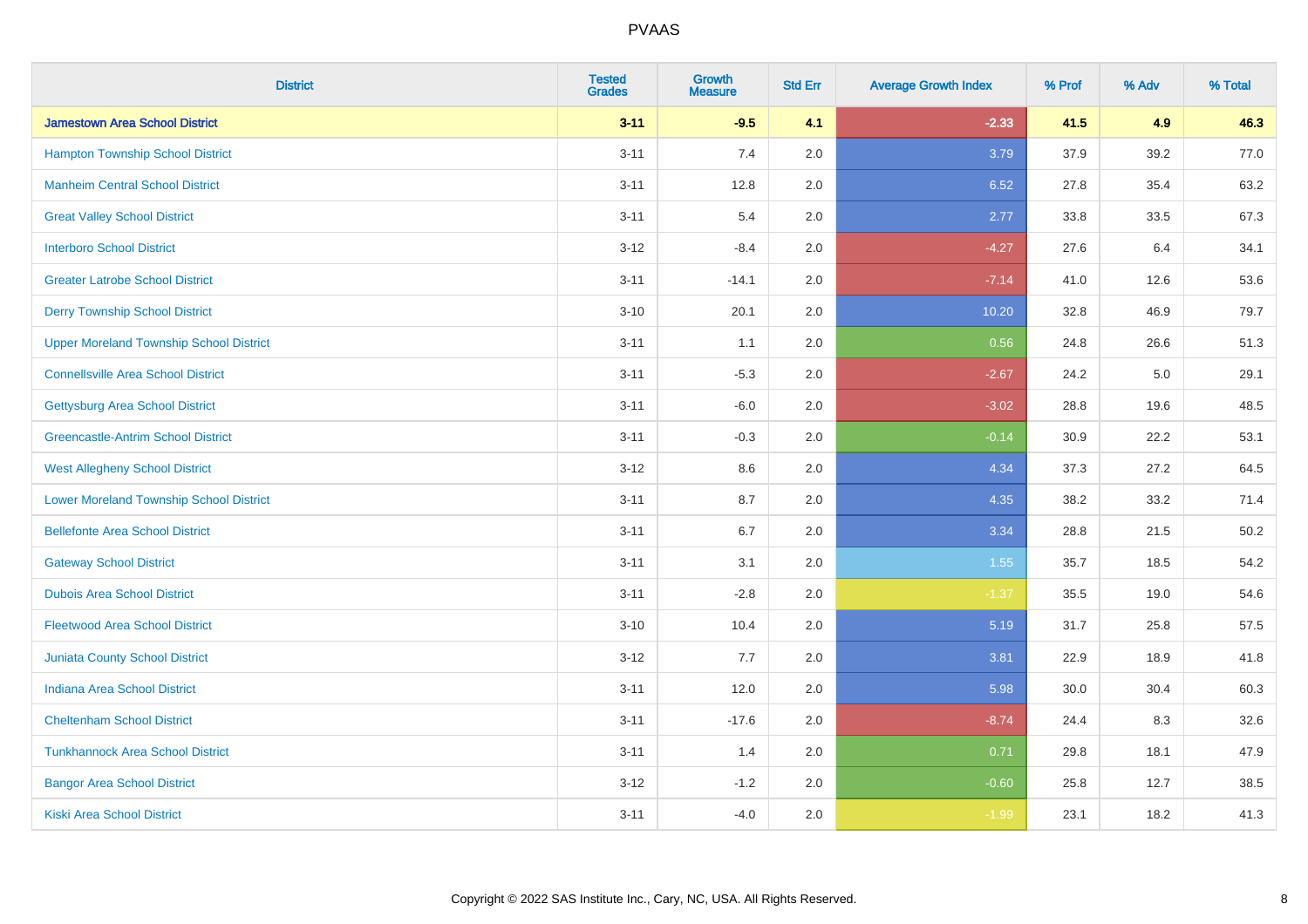| <b>District</b>                               | <b>Tested</b><br><b>Grades</b> | <b>Growth</b><br><b>Measure</b> | <b>Std Err</b> | <b>Average Growth Index</b> | % Prof | % Adv | % Total |
|-----------------------------------------------|--------------------------------|---------------------------------|----------------|-----------------------------|--------|-------|---------|
| <b>Jamestown Area School District</b>         | $3 - 11$                       | $-9.5$                          | 4.1            | $-2.33$                     | 41.5   | 4.9   | 46.3    |
| <b>Spring Grove Area School District</b>      | $3 - 11$                       | 3.9                             | 2.0            | 1.90                        | 30.0   | 23.0  | 53.0    |
| <b>Montour School District</b>                | $3 - 11$                       | $-6.1$                          | 2.1            | $-2.95$                     | 31.8   | 23.6  | 55.3    |
| <b>Wallenpaupack Area School District</b>     | $3 - 11$                       | $8.8\,$                         | 2.1            | 4.28                        | 28.5   | 18.9  | 47.4    |
| 21st Century Cyber Charter School             | $6 - 12$                       | 6.6                             | 2.1            | 3.16                        | 29.0   | 21.8  | 50.8    |
| <b>Pottsville Area School District</b>        | $3 - 12$                       | $-4.9$                          | 2.1            | $-2.36$                     | 21.8   | 7.9   | 29.6    |
| Esperanza Academy Charter School              | $4 - 11$                       | 2.1                             | 2.1            | 1.01                        | 14.2   | 3.6   | 17.8    |
| <b>Dallas School District</b>                 | $3 - 11$                       | 8.1                             | 2.1            | 3.87                        | 32.4   | 22.4  | 54.8    |
| Selinsgrove Area School District              | $3 - 12$                       | $-5.7$                          | 2.1            | $-2.74$                     | 25.4   | 13.9  | 39.2    |
| <b>York Suburban School District</b>          | $3 - 11$                       | 7.4                             | 2.1            | 3.55                        | 24.9   | 31.2  | 56.1    |
| Mifflinburg Area School District              | $3 - 11$                       | $-6.0$                          | 2.1            | $-2.87$                     | 32.7   | 13.3  | 46.0    |
| <b>Blue Mountain School District</b>          | $3 - 10$                       | 12.2                            | 2.1            | 5.81                        | 30.7   | 26.1  | 56.8    |
| <b>Southern Lehigh School District</b>        | $3 - 11$                       | $-4.1$                          | 2.1            | $-1.94$                     | 39.3   | 28.0  | 67.2    |
| <b>Crawford Central School District</b>       | $3 - 11$                       | 5.7                             | 2.1            | 2.71                        | 26.4   | 15.8  | 42.1    |
| <b>Freeport Area School District</b>          | $3 - 10$                       | $-0.2$                          | 2.1            | $-0.10$                     | 37.4   | 29.8  | 67.2    |
| <b>Conrad Weiser Area School District</b>     | $3 - 11$                       | 7.1                             | 2.1            | 3.34                        | 28.2   | 14.4  | 42.6    |
| Northwestern Lehigh School District           | $3 - 11$                       | $-2.4$                          | 2.1            | $-1.14$                     | 41.7   | 17.9  | 59.5    |
| East Pennsboro Area School District           | $3 - 11$                       | 4.8                             | 2.1            | 2.26                        | 36.8   | 16.9  | 53.7    |
| <b>Rose Tree Media School District</b>        | $3 - 10$                       | $-2.8$                          | 2.1            | $-1.33$                     | 35.2   | 29.6  | 64.8    |
| <b>Chartiers Valley School District</b>       | $3 - 11$                       | $-9.1$                          | 2.1            | $-4.23$                     | 20.7   | 17.4  | 38.0    |
| <b>Eastern Lebanon County School District</b> | $3 - 11$                       | 4.0                             | 2.1            | 1.89                        | 23.5   | 11.5  | 35.0    |
| <b>East Lycoming School District</b>          | $3 - 11$                       | $-10.9$                         | 2.1            | $-5.08$                     | 22.5   | 8.2   | 30.8    |
| <b>Tuscarora School District</b>              | $3 - 11$                       | 13.4                            | 2.2            | 6.20                        | 37.1   | 26.3  | 63.4    |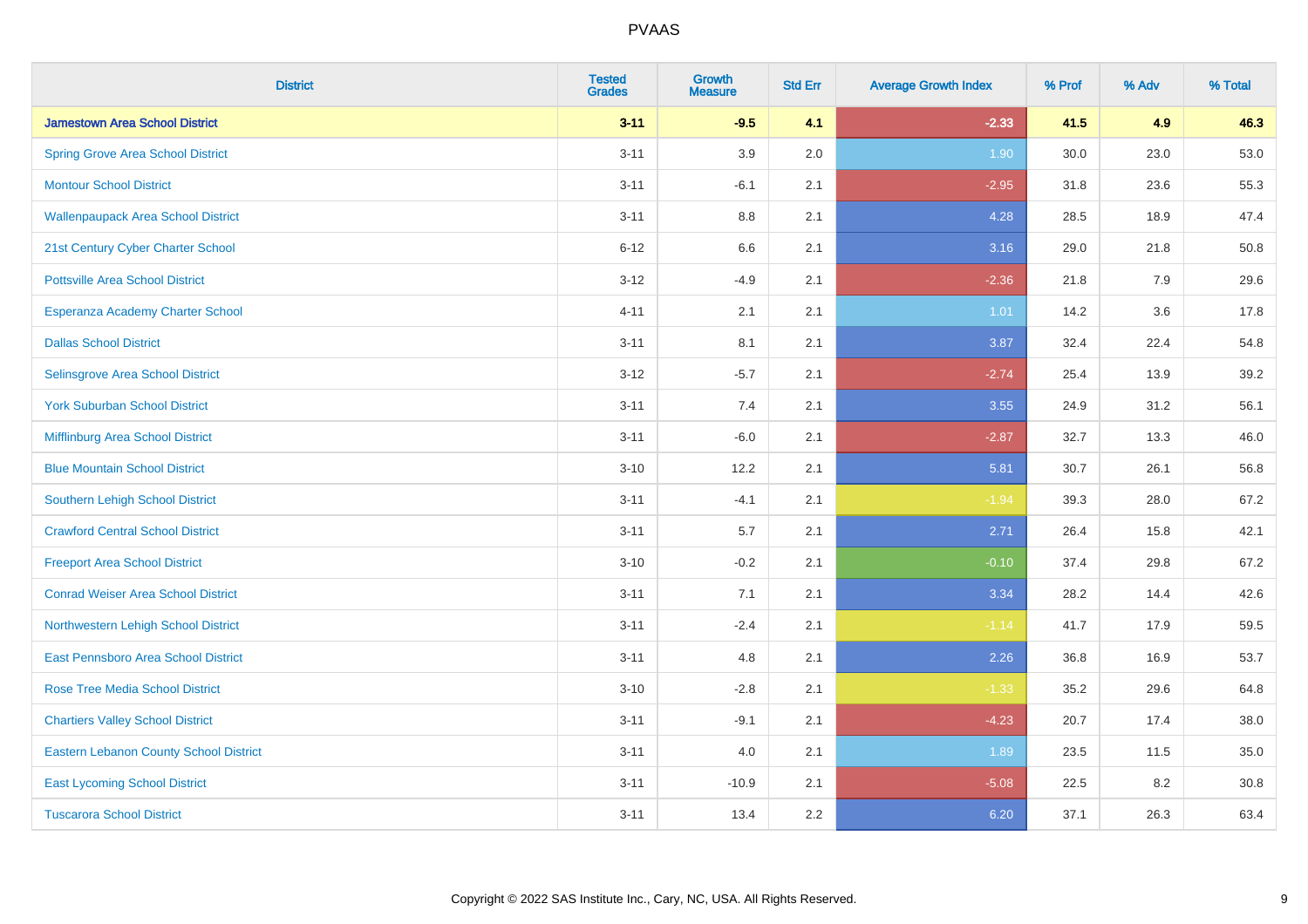| <b>District</b>                               | <b>Tested</b><br><b>Grades</b> | <b>Growth</b><br><b>Measure</b> | <b>Std Err</b> | <b>Average Growth Index</b> | % Prof | % Adv | % Total |
|-----------------------------------------------|--------------------------------|---------------------------------|----------------|-----------------------------|--------|-------|---------|
| <b>Jamestown Area School District</b>         | $3 - 11$                       | $-9.5$                          | 4.1            | $-2.33$                     | 41.5   | 4.9   | 46.3    |
| <b>Donegal School District</b>                | $3 - 12$                       | 5.9                             | 2.2            | 2.72                        | 34.1   | 23.1  | 57.2    |
| <b>Mckeesport Area School District</b>        | $3 - 12$                       | 4.6                             | 2.2            | 2.14                        | 21.1   | 4.4   | 25.5    |
| North Schuylkill School District              | $3 - 11$                       | $-4.7$                          | 2.2            | $-2.16$                     | 20.2   | 11.7  | 31.9    |
| <b>Pittston Area School District</b>          | $3 - 11$                       | $-8.2$                          | 2.2            | $-3.75$                     | 26.7   | 14.8  | 41.5    |
| <b>Ringgold School District</b>               | $3 - 11$                       | 2.9                             | 2.2            | 1.32                        | 23.8   | 13.3  | 37.1    |
| <b>Wallingford-Swarthmore School District</b> | $3 - 10$                       | 5.0                             | 2.2            | 2.25                        | 33.3   | 37.1  | 70.4    |
| <b>New Foundations Charter School</b>         | $3 - 11$                       | 0.6                             | 2.2            | 0.29                        | 22.4   | 4.0   | 26.4    |
| <b>Crestwood School District</b>              | $3 - 11$                       | $-3.4$                          | 2.2            | $-1.52$                     | 33.1   | 21.7  | 54.9    |
| <b>Fort Leboeuf School District</b>           | $3 - 11$                       | 3.5                             | 2.2            | 1.58                        | 32.0   | 16.8  | 48.8    |
| <b>Pottstown School District</b>              | $3 - 12$                       | 2.0                             | 2.2            | 0.88                        | 19.4   | 6.2   | 25.6    |
| <b>Valley View School District</b>            | $3 - 11$                       | 9.3                             | 2.2            | 4.18                        | 26.6   | 23.1  | 49.7    |
| Saint Marys Area School District              | $3 - 11$                       | $6.0\,$                         | 2.2            | 2.69                        | 35.4   | 18.3  | 53.7    |
| <b>Bucks County Technical High School</b>     | $9 - 10$                       | $-2.9$                          | 2.2            | $-1.29$                     | 27.7   | 10.4  | 38.2    |
| <b>Saucon Valley School District</b>          | $3 - 11$                       | 18.9                            | 2.2            | 8.48                        | 26.0   | 39.6  | 65.6    |
| South Middleton School District               | $3 - 11$                       | 4.4                             | 2.2            | 1.95                        | 31.1   | 16.4  | 47.5    |
| <b>Schuylkill Valley School District</b>      | $3 - 11$                       | $-1.0$                          | 2.2            | $-0.47$                     | 29.8   | 20.2  | 50.0    |
| South Butler County School District           | $3 - 10$                       | 6.3                             | 2.2            | 2.80                        | 37.8   | 19.2  | 57.0    |
| <b>Greensburg Salem School District</b>       | $3 - 11$                       | $-6.9$                          | 2.2            | $-3.06$                     | 30.3   | 13.3  | 43.6    |
| <b>Grove City Area School District</b>        | $3 - 12$                       | $-8.8$                          | 2.3            | $-3.89$                     | 25.6   | 16.4  | 42.0    |
| Northern Lebanon School District              | $3 - 11$                       | $-0.7$                          | 2.3            | $-0.29$                     | 18.8   | 6.8   | 25.6    |
| <b>Bradford Area School District</b>          | $3-12$                         | $-1.8$                          | 2.3            | $-0.79$                     | 31.2   | 16.7  | 47.9    |
| <b>Big Spring School District</b>             | $3 - 11$                       | $-9.8$                          | 2.3            | $-4.32$                     | 23.6   | 12.9  | 36.5    |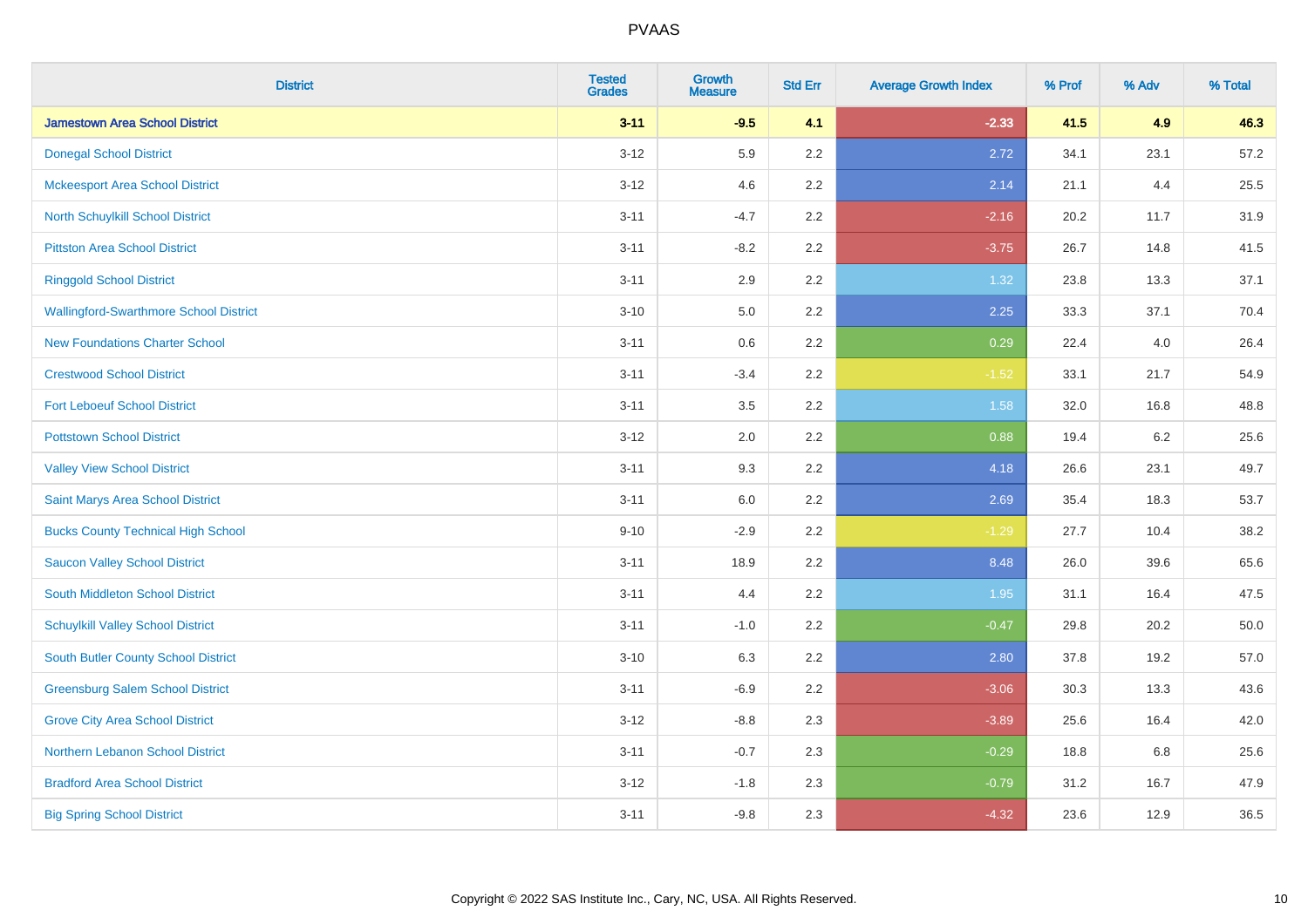| <b>District</b>                             | <b>Tested</b><br><b>Grades</b> | <b>Growth</b><br><b>Measure</b> | <b>Std Err</b> | <b>Average Growth Index</b> | % Prof | % Adv | % Total |
|---------------------------------------------|--------------------------------|---------------------------------|----------------|-----------------------------|--------|-------|---------|
| <b>Jamestown Area School District</b>       | $3 - 11$                       | $-9.5$                          | 4.1            | $-2.33$                     | 41.5   | 4.9   | 46.3    |
| <b>Central Cambria School District</b>      | $3 - 11$                       | $-12.7$                         | 2.3            | $-5.61$                     | 19.4   | 7.4   | 26.9    |
| <b>Corry Area School District</b>           | $3 - 11$                       | $-6.8$                          | 2.3            | $-3.01$                     | 24.0   | 8.8   | 32.8    |
| <b>New Castle Area School District</b>      | $3 - 12$                       | $-13.6$                         | 2.3            | $-5.99$                     | 17.6   | 2.0   | 19.5    |
| <b>Tyrone Area School District</b>          | $3-12$                         | 29.2                            | 2.3            | 12.86                       | 36.6   | 29.1  | 65.7    |
| <b>Mount Pleasant Area School District</b>  | $3 - 11$                       | $-5.4$                          | 2.3            | $-2.37$                     | 33.3   | 8.7   | 42.0    |
| <b>Keystone Oaks School District</b>        | $3 - 11$                       | $-7.2$                          | 2.3            | $-3.14$                     | 30.0   | 11.1  | 41.0    |
| <b>Belle Vernon Area School District</b>    | $3 - 11$                       | 11.1                            | 2.3            | 4.88                        | 31.6   | 25.4  | 57.1    |
| <b>Central Columbia School District</b>     | $3-12$                         | 0.3                             | 2.3            | 0.12                        | 25.4   | 37.6  | 63.0    |
| <b>Eastern York School District</b>         | $3 - 11$                       | $-6.2$                          | 2.3            | $-2.70$                     | 27.8   | 18.5  | 46.4    |
| <b>Laurel Highlands School District</b>     | $3 - 11$                       | $-3.8$                          | 2.3            | $-1.63$                     | 20.9   | 14.6  | 35.4    |
| <b>Marple Newtown School District</b>       | $3 - 11$                       | 20.6                            | 2.3            | 8.95                        | 31.1   | 42.7  | 73.8    |
| <b>West Perry School District</b>           | $3 - 11$                       | 11.0                            | 2.3            | 4.76                        | 26.9   | 20.5  | 47.4    |
| <b>Harbor Creek School District</b>         | $3 - 11$                       | 13.4                            | 2.3            | 5.80                        | 34.5   | 40.7  | 75.2    |
| <b>Albert Gallatin Area School District</b> | $3 - 11$                       | $-1.7$                          | 2.3            | $-0.72$                     | 31.9   | 20.7  | 52.7    |
| <b>Avonworth School District</b>            | $3 - 10$                       | $-6.2$                          | 2.3            | $-2.68$                     | 35.9   | 14.1  | 50.0    |
| Dauphin County Technical School             | $9 - 11$                       | $-3.9$                          | 2.3            | $-1.67$                     | 18.3   | 11.1  | 29.3    |
| <b>Blackhawk School District</b>            | $3 - 11$                       | 2.0                             | 2.3            | 0.87                        | 34.6   | 20.7  | 55.3    |
| <b>Wyoming Valley West School District</b>  | $3 - 11$                       | $-5.5$                          | 2.3            | $-2.38$                     | 22.2   | 9.2   | 31.4    |
| <b>Mount Carmel Area School District</b>    | $3 - 11$                       | $-7.9$                          | 2.3            | $-3.38$                     | 18.2   | 4.4   | 22.6    |
| <b>Highlands School District</b>            | $3 - 11$                       | $-1.3$                          | 2.3            | $-0.55$                     | 32.6   | 10.5  | 43.0    |
| <b>Sharon City School District</b>          | $3 - 11$                       | $-6.5$                          | 2.3            | $-2.79$                     | 13.1   | 5.0   | 18.1    |
| <b>Athens Area School District</b>          | $3 - 11$                       | 2.6                             | 2.3            | 1.11                        | 34.9   | 12.3  | 47.3    |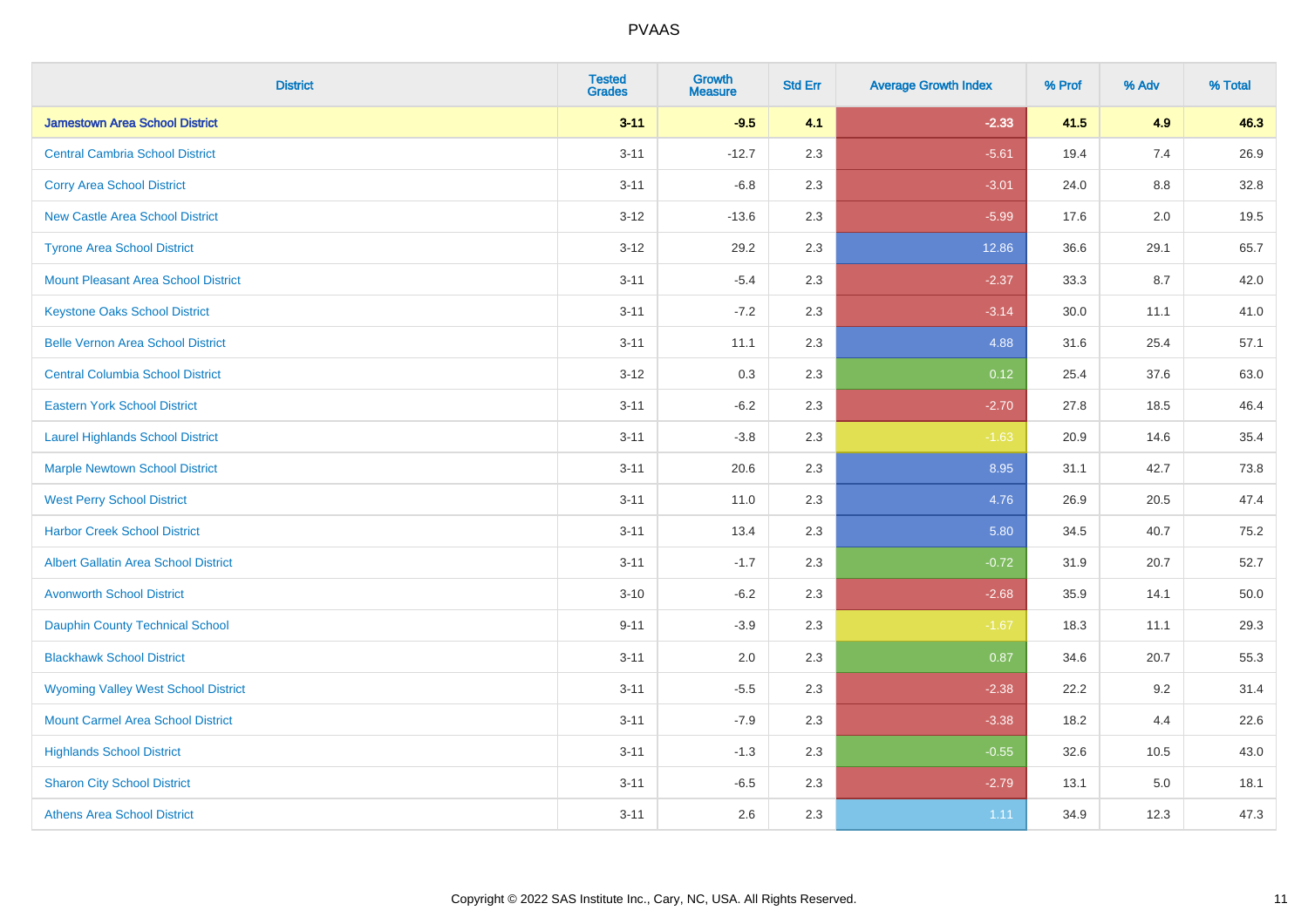| <b>District</b>                          | <b>Tested</b><br><b>Grades</b> | <b>Growth</b><br><b>Measure</b> | <b>Std Err</b> | <b>Average Growth Index</b> | % Prof | % Adv | % Total |
|------------------------------------------|--------------------------------|---------------------------------|----------------|-----------------------------|--------|-------|---------|
| <b>Jamestown Area School District</b>    | $3 - 11$                       | $-9.5$                          | 4.1            | $-2.33$                     | 41.5   | 4.9   | 46.3    |
| <b>Wilson Area School District</b>       | $3 - 11$                       | $-0.3$                          | 2.4            | $-0.12$                     | 35.4   | 14.6  | 50.0    |
| <b>Lehighton Area School District</b>    | $3 - 11$                       | 11.4                            | 2.4            | 4.84                        | 30.5   | 24.9  | 55.3    |
| <b>Plum Borough School District</b>      | $3 - 11$                       | $-9.4$                          | 2.4            | $-3.98$                     | 32.9   | 27.4  | 60.4    |
| <b>Tamaqua Area School District</b>      | $3-12$                         | 6.5                             | 2.4            | 2.72                        | 34.3   | 17.5  | 51.8    |
| <b>Lewisburg Area School District</b>    | $3 - 11$                       | 1.7                             | 2.4            | 0.72                        | 35.9   | 35.9  | 71.8    |
| <b>Greater Johnstown School District</b> | $3 - 11$                       | $-3.5$                          | 2.4            | $-1.45$                     | 10.3   | 1.3   | 11.5    |
| <b>Somerset Area School District</b>     | $3 - 11$                       | $-7.6$                          | 2.4            | $-3.17$                     | 21.0   | 14.5  | 35.5    |
| <b>Middletown Area School District</b>   | $3 - 11$                       | $-3.4$                          | 2.4            | $-1.44$                     | 34.3   | 15.2  | 49.4    |
| <b>Bedford Area School District</b>      | $3 - 11$                       | 6.4                             | 2.4            | 2.68                        | 31.0   | 20.6  | 51.6    |
| Hamburg Area School District             | $3 - 11$                       | 0.6                             | 2.4            | 0.25                        | 28.0   | 15.5  | 43.6    |
| <b>City CHS</b>                          | $10 - 11$                      | $-5.6$                          | 2.4            | $-2.34$                     | 15.9   | 1.5   | 17.4    |
| <b>Bermudian Springs School District</b> | $3 - 11$                       | 2.5                             | 2.4            | 1.05                        | 31.8   | 23.5  | 55.3    |
| <b>Wilkes-Barre Area School District</b> | $3 - 11$                       | $-12.4$                         | 2.4            | $-5.18$                     | 14.2   | 3.7   | 17.9    |
| <b>Fairview School District</b>          | $3 - 11$                       | 8.3                             | 2.4            | 3.43                        | 41.9   | 34.9  | 76.7    |
| Penn Hills School District               | $3 - 11$                       | 0.0                             | 2.4            | 0.02                        | 18.4   | 7.1   | 25.6    |
| <b>Penn Cambria School District</b>      | $3 - 11$                       | $-4.5$                          | 2.4            | $-1.86$                     | 27.3   | 15.8  | 43.2    |
| <b>Spring Cove School District</b>       | $3 - 11$                       | 9.1                             | 2.4            | 3.77                        | 31.8   | 25.4  | 57.1    |
| Jim Thorpe Area School District          | $3 - 11$                       | $-10.9$                         | 2.4            | $-4.48$                     | 19.5   | 6.0   | 25.5    |
| <b>Agora Cyber Charter School</b>        | $3 - 11$                       | 14.6                            | 2.4            | 6.03                        | 24.7   | 19.5  | 44.2    |
| <b>General Mclane School District</b>    | $3 - 11$                       | $-10.7$                         | 2.4            | $-4.40$                     | 34.0   | 15.6  | 49.6    |
| <b>Shikellamy School District</b>        | $3 - 10$                       | $-8.3$                          | 2.4            | $-3.42$                     | 20.8   | 18.5  | 39.2    |
| Oil City Area School District            | $3 - 11$                       | 8.6                             | 2.4            | 3.56                        | 29.1   | 13.1  | 42.2    |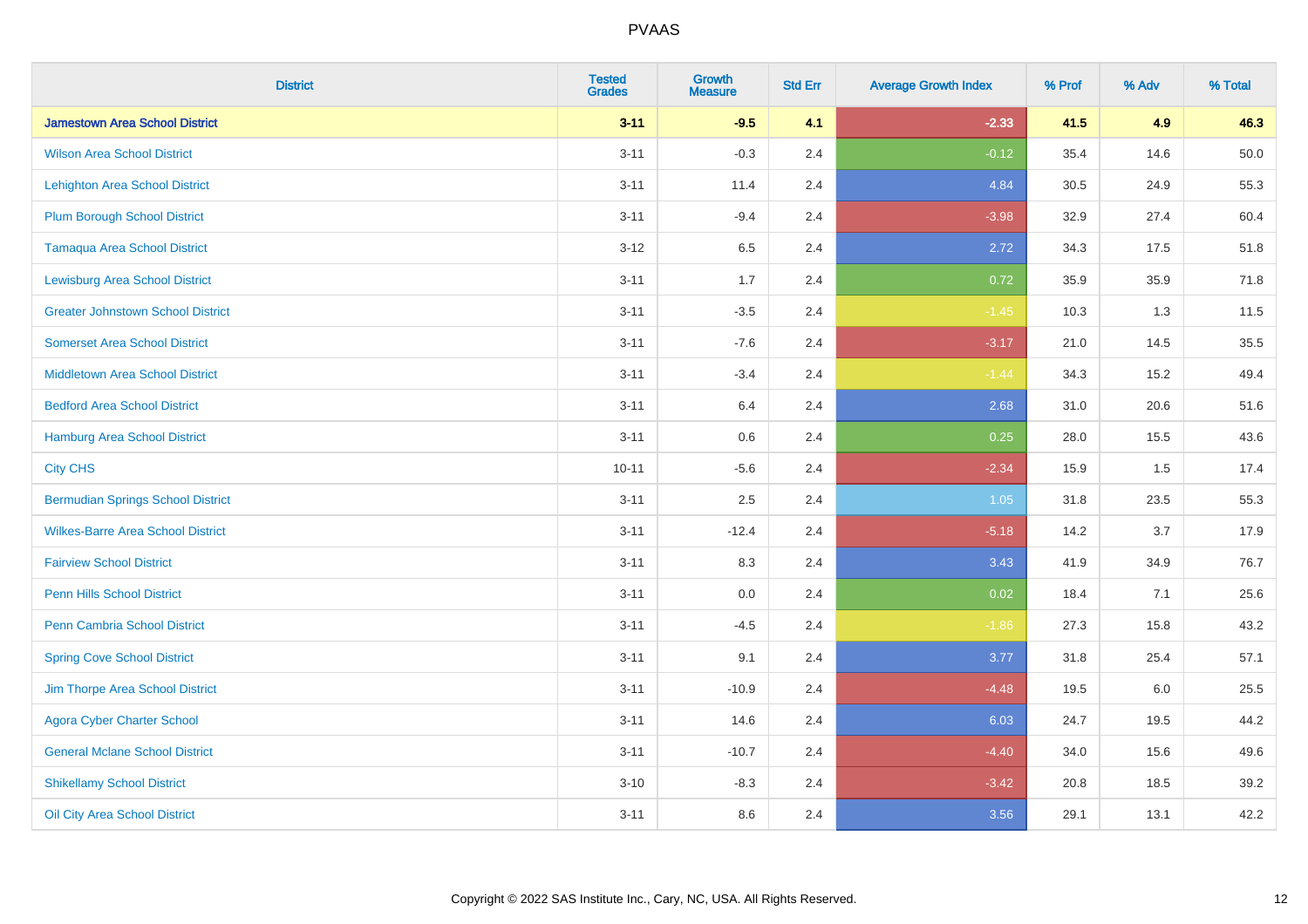| <b>District</b>                                | <b>Tested</b><br><b>Grades</b> | <b>Growth</b><br><b>Measure</b> | <b>Std Err</b> | <b>Average Growth Index</b> | % Prof | % Adv | % Total |
|------------------------------------------------|--------------------------------|---------------------------------|----------------|-----------------------------|--------|-------|---------|
| <b>Jamestown Area School District</b>          | $3 - 11$                       | $-9.5$                          | 4.1            | $-2.33$                     | 41.5   | 4.9   | 46.3    |
| <b>Littlestown Area School District</b>        | $3 - 11$                       | 28.7                            | 2.4            | 11.83                       | 38.4   | 29.3  | 67.7    |
| <b>Berwick Area School District</b>            | $3 - 11$                       | $-6.9$                          | 2.4            | $-2.84$                     | 22.3   | 11.5  | 33.8    |
| <b>Tredyffrin-Easttown School District</b>     | $3 - 10$                       | 8.7                             | 2.4            | 3.57                        | 35.2   | 35.8  | 71.0    |
| <b>Annville-Cleona School District</b>         | $3 - 12$                       | 1.1                             | 2.4            | 0.45                        | 34.8   | 13.6  | 48.5    |
| <b>Oley Valley School District</b>             | $3 - 11$                       | 1.4                             | 2.4            | 0.56                        | 37.4   | 23.9  | 61.4    |
| <b>Shamokin Area School District</b>           | $3 - 11$                       | $-2.6$                          | 2.5            | $-1.06$                     | 19.6   | 9.8   | 29.3    |
| <b>Slippery Rock Area School District</b>      | $3 - 11$                       | $-3.8$                          | 2.5            | $-1.56$                     | 30.8   | 21.9  | 52.7    |
| <b>Elizabeth Forward School District</b>       | $3 - 11$                       | $-5.5$                          | 2.5            | $-2.25$                     | 32.2   | 12.8  | 45.0    |
| <b>Wayne Highlands School District</b>         | $3 - 11$                       | 22.5                            | 2.5            | 9.16                        | 33.8   | 40.4  | 74.2    |
| <b>MaST Community Charter School</b>           | $3 - 10$                       | $-0.9$                          | 2.5            | $-0.34$                     | 25.0   | 21.6  | 46.6    |
| <b>Universal Audenried Charter School</b>      | $9 - 11$                       | $-3.8$                          | 2.5            | $-1.53$                     | 3.0    | 0.5   | 3.5     |
| Lehigh Valley Charter High School For The Arts | $9 - 10$                       | $-11.8$                         | 2.5            | $-4.76$                     | 28.9   | 5.7   | 34.6    |
| <b>Deer Lakes School District</b>              | $3 - 11$                       | $-10.0$                         | 2.5            | $-4.02$                     | 27.7   | 9.9   | 37.6    |
| <b>Quaker Valley School District</b>           | $3 - 11$                       | 12.2                            | 2.5            | 4.90                        | 39.5   | 26.4  | 65.9    |
| <b>Wyoming Area School District</b>            | $3 - 10$                       | $-5.5$                          | 2.5            | $-2.21$                     | 32.0   | 9.6   | 41.6    |
| <b>Scranton School District</b>                | $3 - 12$                       | $-10.1$                         | 2.5            | $-4.04$                     | 20.0   | 7.7   | 27.7    |
| <b>West Mifflin Area School District</b>       | $3 - 12$                       | $-11.9$                         | 2.5            | $-4.77$                     | 15.9   | 4.0   | 19.9    |
| <b>Milton Area School District</b>             | $3 - 11$                       | $-10.1$                         | 2.5            | $-4.04$                     | 23.0   | 11.3  | 34.2    |
| <b>Tech Freire Charter School</b>              | $9 - 11$                       | 0.7                             | 2.5            | 0.27                        | 3.6    | 0.0   | 3.6     |
| <b>Upper Adams School District</b>             | $3 - 11$                       | 0.9                             | 2.5            | 0.37                        | 33.0   | 17.0  | 50.0    |
| <b>Hermitage School District</b>               | $3-12$                         | 14.0                            | 2.5            | 5.59                        | 34.0   | 27.0  | 61.0    |
| <b>Titusville Area School District</b>         | $3 - 11$                       | $-5.0$                          | 2.5            | $-1.98$                     | 26.5   | 6.8   | 33.3    |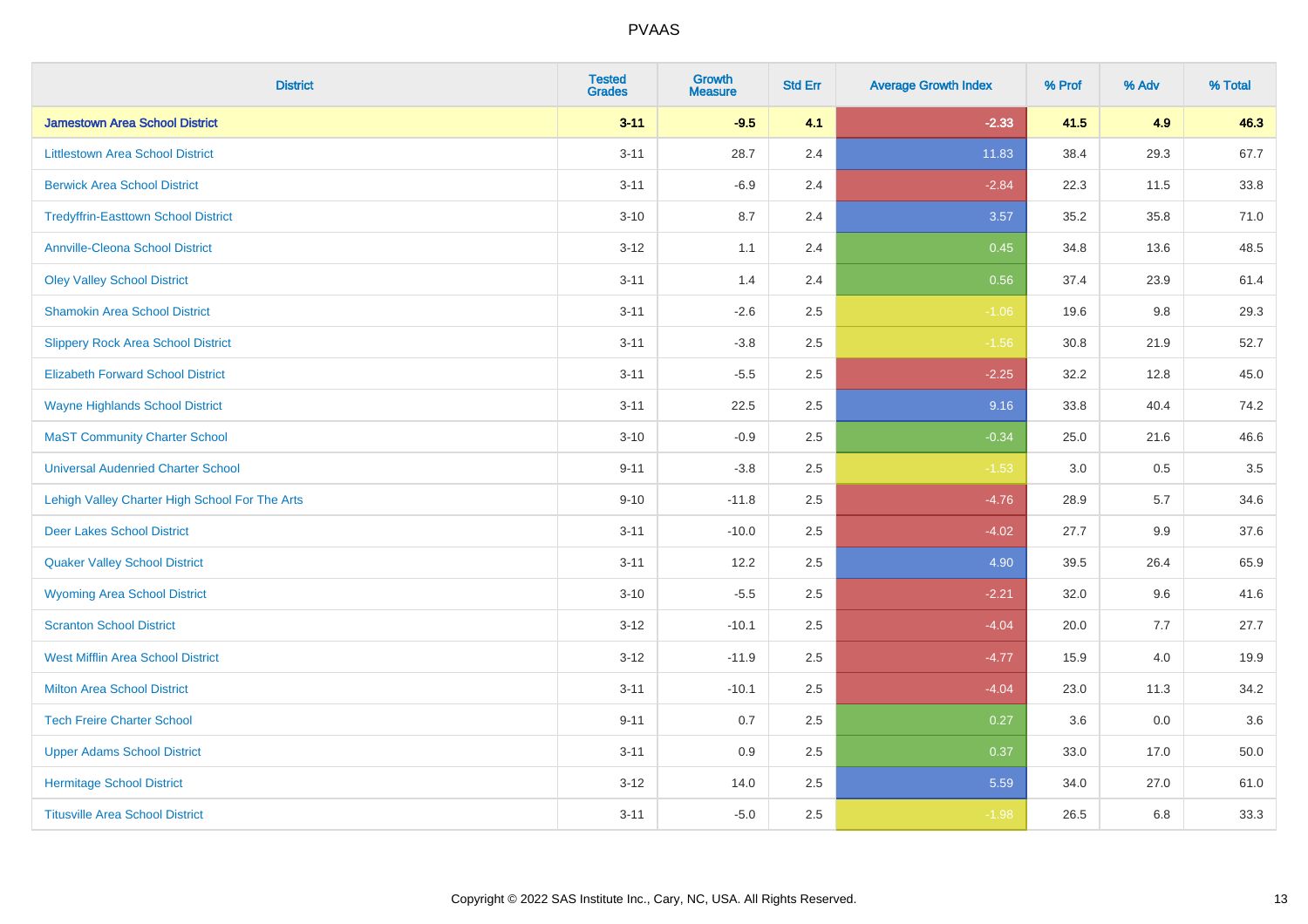| <b>District</b>                                                       | <b>Tested</b><br><b>Grades</b> | <b>Growth</b><br><b>Measure</b> | <b>Std Err</b> | <b>Average Growth Index</b> | % Prof | % Adv | % Total |
|-----------------------------------------------------------------------|--------------------------------|---------------------------------|----------------|-----------------------------|--------|-------|---------|
| <b>Jamestown Area School District</b>                                 | $3 - 11$                       | $-9.5$                          | 4.1            | $-2.33$                     | 41.5   | 4.9   | 46.3    |
| Pen Argyl Area School District                                        | $3 - 12$                       | 12.8                            | 2.5            | 5.10                        | 28.5   | 23.8  | 52.3    |
| Northern Lehigh School District                                       | $3 - 12$                       | 6.1                             | 2.5            | 2.42                        | 21.4   | 18.0  | 39.3    |
| <b>Central Greene School District</b>                                 | $3 - 11$                       | $-0.4$                          | 2.5            | $-0.15$                     | 27.8   | 14.8  | 42.6    |
| <b>Bald Eagle Area School District</b>                                | $3 - 11$                       | 7.6                             | 2.5            | 3.00                        | 31.6   | 15.6  | 47.3    |
| <b>Jersey Shore Area School District</b>                              | $3 - 11$                       | 0.7                             | 2.5            | 0.27                        | 39.3   | 13.6  | 52.9    |
| <b>Forest Hills School District</b>                                   | $3 - 11$                       | 1.8                             | 2.5            | 0.71                        | 28.8   | 10.3  | 39.1    |
| Preparatory Charter School Of Mathematics, Science, Tech, And Careers | $9 - 10$                       | $-5.1$                          | 2.5            | $-2.03$                     | 6.3    | 1.4   | 7.7     |
| Ambridge Area School District                                         | $3 - 12$                       | $-19.4$                         | 2.5            | $-7.64$                     | 23.2   | 5.6   | 28.9    |
| <b>Beaver Area School District</b>                                    | $3 - 10$                       | $-3.0$                          | 2.5            | $-1.16$                     | 25.8   | 27.8  | 53.6    |
| <b>Woodland Hills School District</b>                                 | $3 - 12$                       | $-4.2$                          | 2.5            | $-1.66$                     | 10.1   | 1.4   | 11.5    |
| <b>Innovative Arts Academy Charter School</b>                         | $6 - 11$                       | $-7.2$                          | 2.5            | $-2.83$                     | 2.0    | 0.0   | 2.0     |
| <b>South Park School District</b>                                     | $3 - 11$                       | $-8.8$                          | 2.5            | $-3.46$                     | 28.1   | 17.0  | 45.2    |
| <b>Brandywine Heights Area School District</b>                        | $3 - 11$                       | 5.8                             | 2.6            | 2.27                        | 27.7   | 28.6  | 56.2    |
| <b>Conneaut School District</b>                                       | $3 - 12$                       | $-2.3$                          | 2.6            | $-0.91$                     | 27.4   | 9.7   | 37.1    |
| <b>Midd-West School District</b>                                      | $3 - 11$                       | 3.6                             | 2.6            | 1.42                        | 28.6   | 25.0  | 53.6    |
| Huntingdon Area School District                                       | $3 - 11$                       | 5.8                             | 2.6            | 2.28                        | 27.8   | 17.4  | 45.2    |
| <b>Danville Area School District</b>                                  | $3 - 11$                       | 18.4                            | 2.6            | 7.19                        | 32.0   | 46.1  | 78.1    |
| Perseus House Charter School Of Excellence                            | $6 - 11$                       | $-6.4$                          | 2.6            | $-2.50$                     | 0.9    | 0.0   | 0.9     |
| Northern Tioga School District                                        | $3 - 12$                       | 6.8                             | 2.6            | 2.64                        | 25.0   | 16.9  | 41.9    |
| <b>Girard School District</b>                                         | $3 - 11$                       | $-12.3$                         | 2.6            | $-4.76$                     | 29.7   | 18.9  | 48.6    |
| Philadelphia Electrical & Tech Charter High School                    | $10 - 10$                      | 1.2                             | 2.6            | 0.45                        | 0.9    | 0.0   | 0.9     |
| <b>Central Valley School District</b>                                 | $3 - 10$                       | 4.7                             | 2.6            | 1.83                        | 37.8   | 18.5  | 56.3    |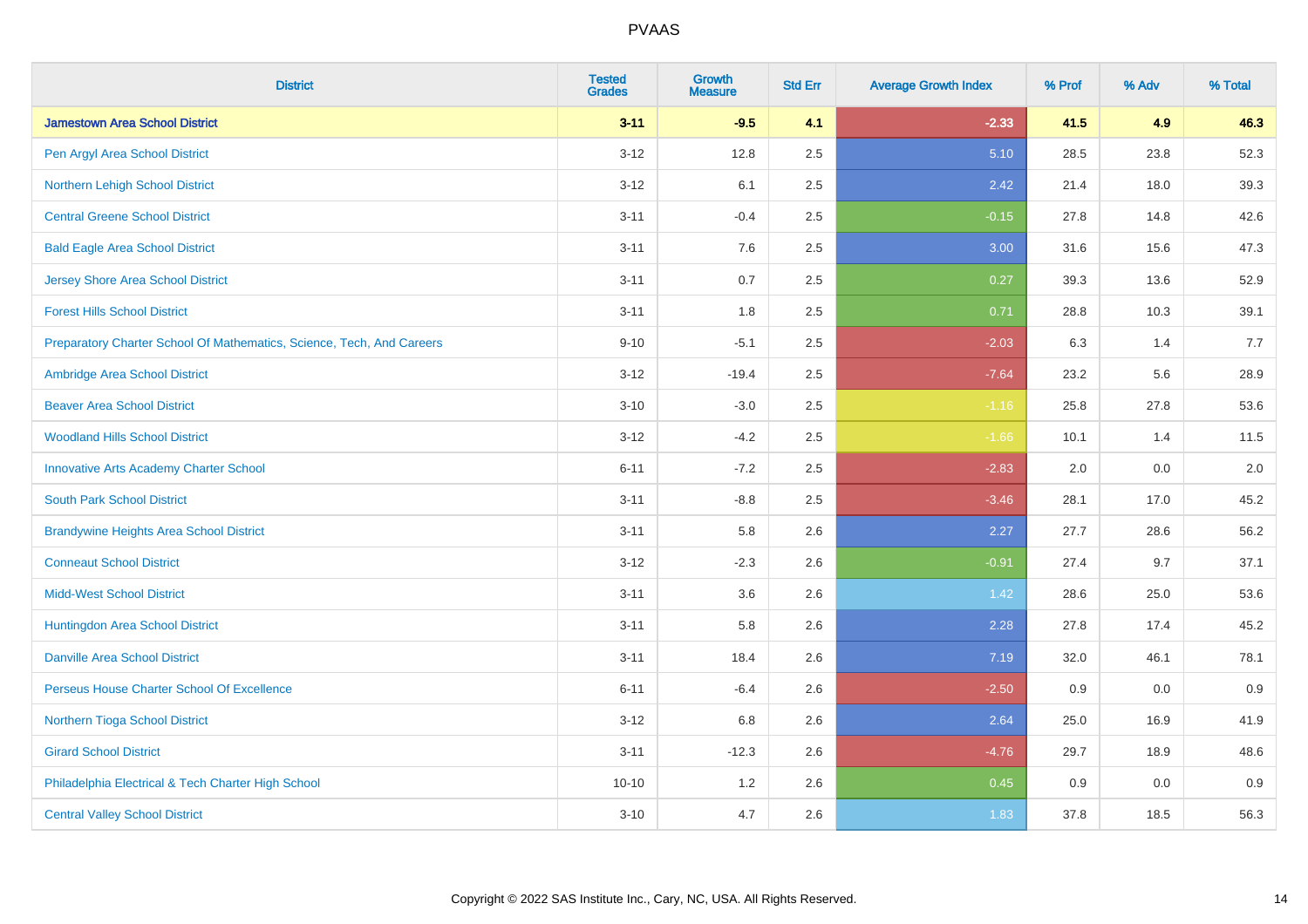| <b>District</b>                                  | <b>Tested</b><br><b>Grades</b> | <b>Growth</b><br><b>Measure</b> | <b>Std Err</b> | <b>Average Growth Index</b> | % Prof | % Adv | % Total |
|--------------------------------------------------|--------------------------------|---------------------------------|----------------|-----------------------------|--------|-------|---------|
| <b>Jamestown Area School District</b>            | $3 - 11$                       | $-9.5$                          | 4.1            | $-2.33$                     | 41.5   | 4.9   | 46.3    |
| <b>Susquenita School District</b>                | $3 - 11$                       | $-5.9$                          | 2.6            | $-2.28$                     | 30.6   | 13.9  | 44.4    |
| <b>Collegium Charter School</b>                  | $3 - 10$                       | 21.2                            | 2.6            | 8.18                        | 25.4   | 16.4  | 41.8    |
| <b>Western Wayne School District</b>             | $3 - 11$                       | 3.6                             | 2.6            | 1.39                        | 30.8   | 16.2  | 47.0    |
| <b>Wyomissing Area School District</b>           | $3 - 12$                       | $-2.4$                          | 2.6            | $-0.92$                     | 25.6   | 28.1  | 53.7    |
| <b>Franklin Area School District</b>             | $3 - 11$                       | $-3.7$                          | 2.6            | $-1.43$                     | 30.5   | 5.9   | 36.4    |
| Community Academy Of Philadelphia Charter School | $3 - 11$                       | 0.1                             | 2.6            | 0.06                        | 9.7    | 2.6   | 12.4    |
| <b>Derry Area School District</b>                | $3 - 11$                       | $-11.8$                         | 2.6            | $-4.53$                     | 34.8   | 6.1   | 40.9    |
| <b>Greater Nanticoke Area School District</b>    | $3 - 12$                       | $-6.8$                          | 2.6            | $-2.58$                     | 15.2   | 8.9   | 24.1    |
| <b>Chester-Upland School District</b>            | $3 - 11$                       | $-3.6$                          | 2.6            | $-1.38$                     | 1.6    | 0.0   | 1.6     |
| <b>Hopewell Area School District</b>             | $3 - 11$                       | 0.8                             | 2.6            | 0.31                        | 34.5   | 12.4  | 46.9    |
| <b>Richland School District</b>                  | $3 - 11$                       | $-6.9$                          | 2.6            | $-2.63$                     | 40.1   | 20.9  | 61.0    |
| Penns Valley Area School District                | $3 - 12$                       | 14.1                            | 2.6            | 5.33                        | 29.6   | 23.3  | 52.9    |
| <b>Montoursville Area School District</b>        | $3 - 12$                       | $-8.4$                          | 2.6            | $-3.17$                     | 38.8   | 18.2  | 57.0    |
| Karns City Area School District                  | $3 - 11$                       | $-7.2$                          | 2.6            | $-2.71$                     | 26.4   | 20.8  | 47.2    |
| <b>Towanda Area School District</b>              | $3 - 11$                       | $-4.0$                          | 2.6            | $-1.52$                     | 24.8   | 9.9   | 34.8    |
| <b>Neshannock Township School District</b>       | $3 - 10$                       | $-12.5$                         | 2.7            | $-4.73$                     | 29.0   | 13.0  | 42.0    |
| Susquehanna Township School District             | $3 - 12$                       | 3.9                             | 2.7            | 1.45                        | 19.0   | 13.1  | 32.0    |
| Boys Latin Of Philadelphia Charter School        | $6 - 12$                       | $-8.0$                          | 2.7            | $-3.02$                     | 1.4    | 0.0   | 1.4     |
| <b>Riverside School District</b>                 | $3 - 11$                       | $-6.2$                          | 2.7            | $-2.33$                     | 20.8   | 17.0  | 37.7    |
| <b>Palmerton Area School District</b>            | $3 - 11$                       | $-0.9$                          | 2.7            | $-0.34$                     | 34.3   | 14.3  | 48.6    |
| <b>Loyalsock Township School District</b>        | $3 - 12$                       | 26.7                            | 2.7            | 9.92                        | 36.8   | 35.1  | 71.9    |
| <b>Schuylkill Haven Area School District</b>     | $3 - 11$                       | $-5.3$                          | 2.7            | $-1.96$                     | 22.2   | 11.6  | 33.8    |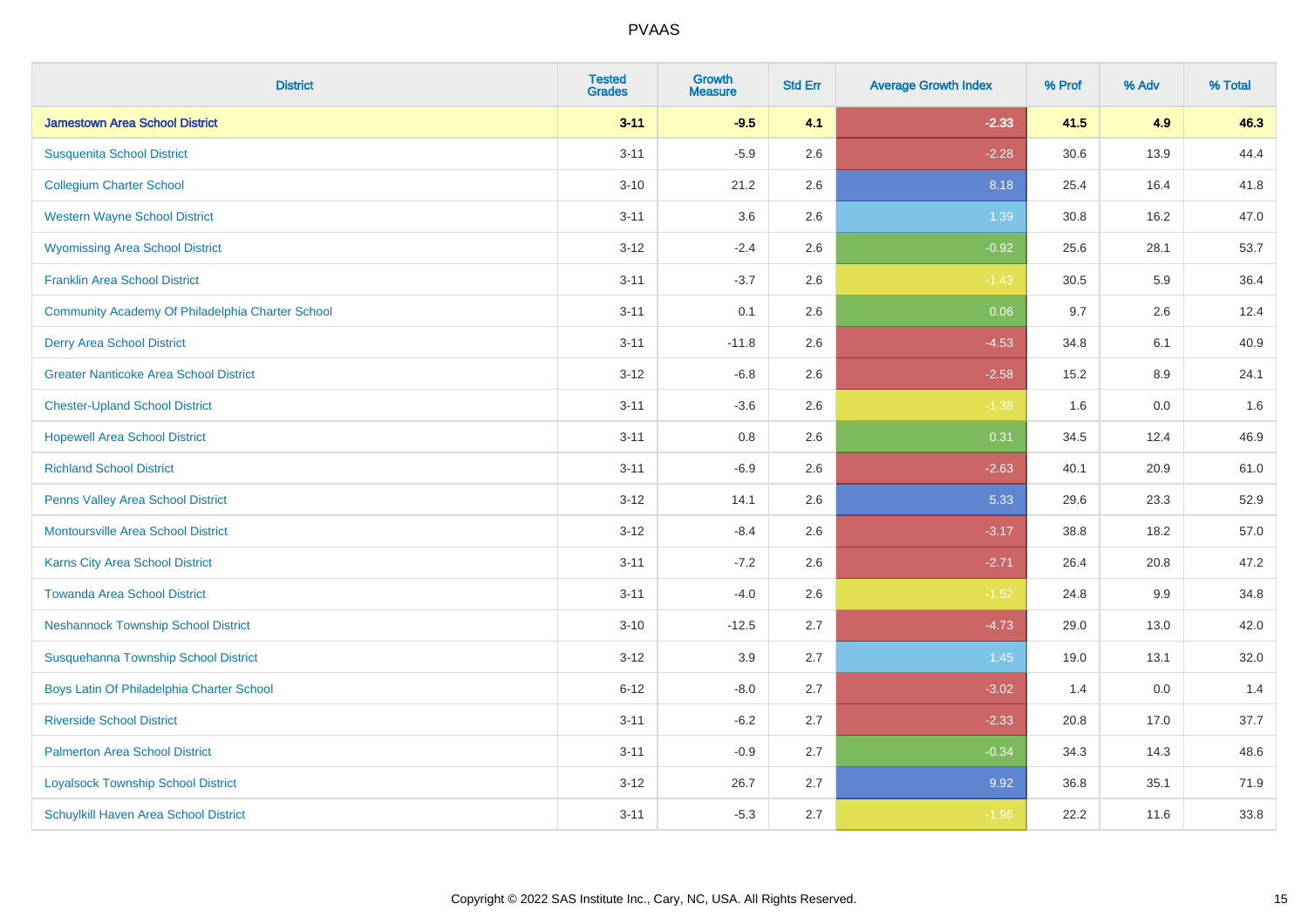| <b>District</b>                                    | <b>Tested</b><br><b>Grades</b> | <b>Growth</b><br><b>Measure</b> | <b>Std Err</b> | <b>Average Growth Index</b> | % Prof | % Adv   | % Total |
|----------------------------------------------------|--------------------------------|---------------------------------|----------------|-----------------------------|--------|---------|---------|
| <b>Jamestown Area School District</b>              | $3 - 11$                       | $-9.5$                          | 4.1            | $-2.33$                     | 41.5   | 4.9     | 46.3    |
| <b>Dunmore School District</b>                     | $3 - 11$                       | $-12.2$                         | 2.7            | $-4.51$                     | 15.0   | 5.3     | 20.4    |
| <b>Riverside Beaver County School District</b>     | $3 - 11$                       | $-5.5$                          | 2.7            | $-2.03$                     | 35.8   | 23.2    | 59.0    |
| <b>Punxsutawney Area School District</b>           | $3 - 11$                       | 15.8                            | 2.7            | 5.83                        | 18.6   | 29.0    | 47.6    |
| <b>Mid Valley School District</b>                  | $3 - 10$                       | $-11.1$                         | 2.7            | $-4.07$                     | 28.3   | 8.1     | 36.4    |
| <b>North East School District</b>                  | $3 - 11$                       | $-5.3$                          | 2.7            | $-1.97$                     | 31.7   | 24.8    | 56.4    |
| <b>Yough School District</b>                       | $3 - 10$                       | $-6.2$                          | 2.7            | $-2.27$                     | 28.9   | 8.8     | 37.7    |
| <b>Warrior Run School District</b>                 | $3 - 11$                       | 10.5                            | 2.7            | 3.86                        | 34.1   | 16.8    | 50.9    |
| Philadelphia Academy Charter School                | $3 - 11$                       | $-14.7$                         | 2.7            | $-5.42$                     | 21.6   | 3.9     | 25.5    |
| <b>West York Area School District</b>              | $3 - 12$                       | $-9.8$                          | 2.7            | $-3.57$                     | 21.9   | 10.9    | 32.8    |
| <b>Lincoln Park Performing Arts Charter School</b> | $7 - 11$                       | $-14.9$                         | 2.7            | $-5.45$                     | 39.3   | 8.9     | 48.2    |
| <b>Charleroi School District</b>                   | $3 - 11$                       | $-4.3$                          | 2.7            | $-1.55$                     | 22.2   | 15.9    | 38.1    |
| <b>Hanover Public School District</b>              | $3 - 11$                       | $-12.4$                         | 2.7            | $-4.50$                     | 22.7   | $6.2\,$ | 28.9    |
| <b>Wattsburg Area School District</b>              | $3 - 11$                       | 1.0                             | 2.7            | 0.36                        | 20.4   | 12.4    | 32.7    |
| <b>Lakeland School District</b>                    | $3 - 11$                       | 13.3                            | 2.8            | 4.80                        | 22.2   | 21.2    | 43.4    |
| <b>Montrose Area School District</b>               | $3 - 10$                       | 12.3                            | 2.8            | 4.41                        | 37.8   | 28.9    | 66.7    |
| Lake-Lehman School District                        | $3 - 11$                       | 14.9                            | 2.8            | 5.34                        | 25.8   | 22.5    | 48.3    |
| <b>Mohawk Area School District</b>                 | $3 - 11$                       | $-10.5$                         | 2.8            | $-3.75$                     | 35.1   | 10.6    | 45.7    |
| <b>Kutztown Area School District</b>               | $3 - 12$                       | 9.3                             | 2.8            | 3.34                        | 38.5   | 14.6    | 53.2    |
| Columbia-Montour AVTS                              | $9 - 10$                       | $-7.1$                          | 2.8            | $-2.52$                     | 19.5   | 3.2     | 22.7    |
| <b>Blairsville-Saltsburg School District</b>       | $3 - 11$                       | $-7.5$                          | 2.8            | $-2.67$                     | 20.1   | 8.2     | 28.3    |
| Mastery Charter School - Shoemaker Campus          | $7 - 10$                       | $-2.3$                          | 2.8            | $-0.81$                     | 10.1   | 3.7     | 13.8    |
| <b>Iroquois School District</b>                    | $3 - 11$                       | 13.6                            | 2.8            | 4.83                        | 33.3   | 16.0    | 49.4    |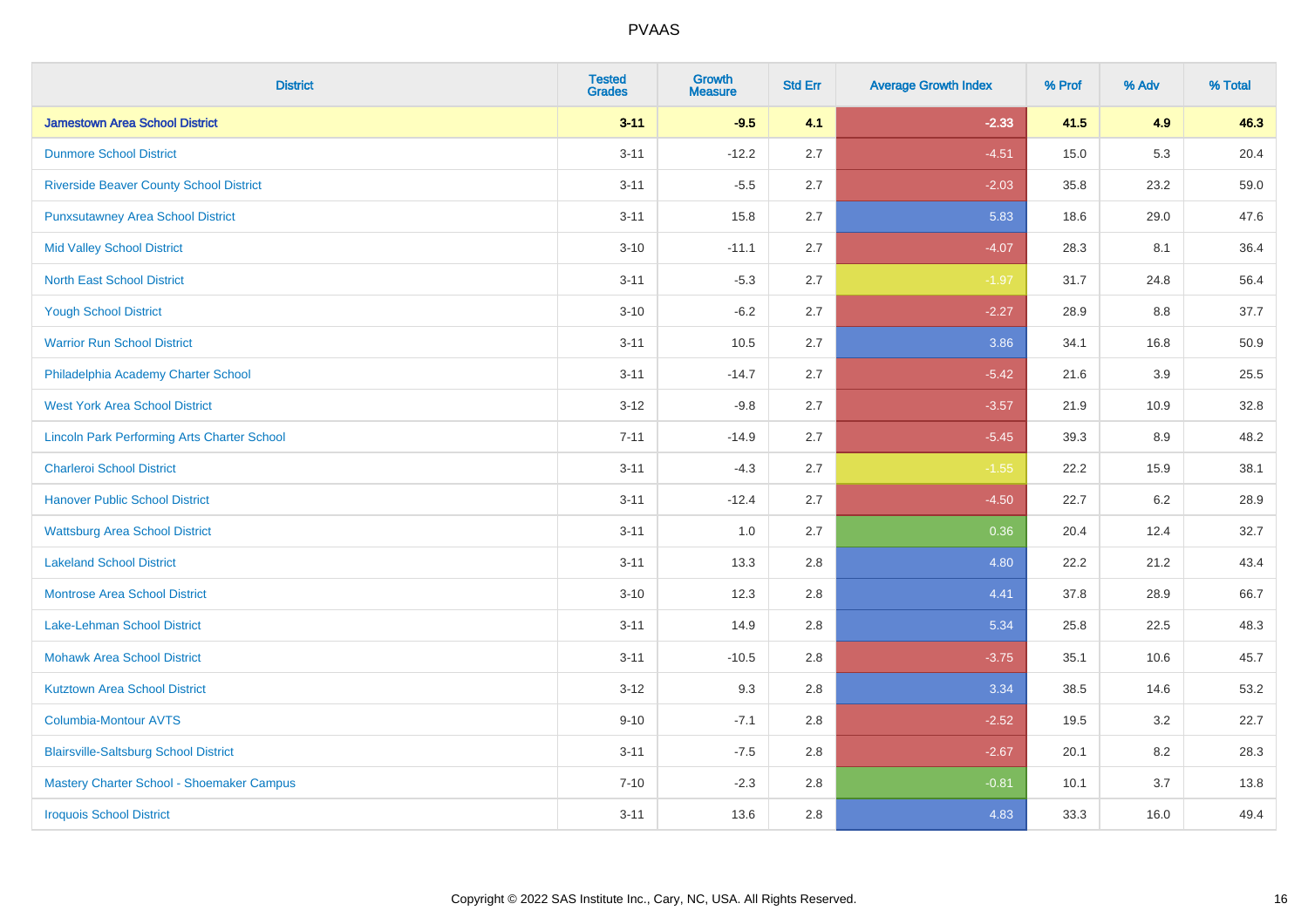| <b>District</b>                              | <b>Tested</b><br><b>Grades</b> | <b>Growth</b><br><b>Measure</b> | <b>Std Err</b> | <b>Average Growth Index</b> | % Prof | % Adv | % Total |
|----------------------------------------------|--------------------------------|---------------------------------|----------------|-----------------------------|--------|-------|---------|
| <b>Jamestown Area School District</b>        | $3 - 11$                       | $-9.5$                          | 4.1            | $-2.33$                     | 41.5   | 4.9   | 46.3    |
| Southern Tioga School District               | $3 - 11$                       | $-0.1$                          | 2.8            | $-0.03$                     | 26.3   | 10.3  | 36.6    |
| Catasauqua Area School District              | $3 - 12$                       | $-7.3$                          | 2.8            | $-2.58$                     | 27.1   | 11.2  | 38.3    |
| <b>Bellwood-Antis School District</b>        | $3 - 10$                       | $3.5\,$                         | 2.8            | 1.24                        | 40.9   | 19.4  | 60.2    |
| <b>Mount Union Area School District</b>      | $3 - 10$                       | $-2.5$                          | 2.8            | $-0.89$                     | 19.8   | 5.8   | 25.6    |
| <b>Westmont Hilltop School District</b>      | $3 - 11$                       | $-1.0$                          | 2.8            | $-0.36$                     | 33.3   | 14.7  | 48.0    |
| <b>Big Beaver Falls Area School District</b> | $3 - 11$                       | $-17.9$                         | 2.8            | $-6.27$                     | 9.4    | 2.8   | 12.2    |
| <b>Elk Lake School District</b>              | $3 - 11$                       | $-6.1$                          | 2.9            | $-2.12$                     | 26.3   | 11.6  | 37.9    |
| <b>Kane Area School District</b>             | $3 - 10$                       | 8.8                             | 2.9            | 3.07                        | 31.4   | 19.8  | 51.2    |
| <b>Marion Center Area School District</b>    | $3 - 10$                       | $0.8\,$                         | 2.9            | 0.27                        | 23.3   | 11.1  | 34.4    |
| <b>Canton Area School District</b>           | $3 - 11$                       | 8.4                             | 2.9            | 2.92                        | 13.8   | 23.0  | 36.8    |
| <b>Palisades School District</b>             | $3 - 11$                       | 7.7                             | 2.9            | 2.66                        | 27.8   | 20.3  | 48.1    |
| <b>Moniteau School District</b>              | $3 - 11$                       | $-11.8$                         | 2.9            | $-4.07$                     | 22.6   | 5.0   | 27.6    |
| <b>Chestnut Ridge School District</b>        | $3-12$                         | 4.0                             | 2.9            | 1.38                        | 33.2   | 11.0  | 44.2    |
| <b>Cambria Heights School District</b>       | $3 - 10$                       | $-6.2$                          | 2.9            | $-2.11$                     | 25.0   | 13.0  | 38.0    |
| <b>Washington School District</b>            | $3 - 11$                       | $-15.9$                         | 2.9            | $-5.44$                     | 12.9   | 1.7   | 14.7    |
| <b>Bristol Borough School District</b>       | $3 - 12$                       | $-5.9$                          | 2.9            | $-2.00$                     | 27.8   | 3.3   | 31.1    |
| New Hope-Solebury School District            | $3 - 11$                       | 28.8                            | 2.9            | 9.77                        | 31.6   | 50.0  | 81.6    |
| <b>Camp Hill School District</b>             | $3 - 12$                       | 20.7                            | 2.9            | 7.00                        | 32.3   | 41.4  | 73.7    |
| <b>Apollo-Ridge School District</b>          | $3 - 12$                       | 9.5                             | 3.0            | 3.23                        | 34.0   | 9.4   | 43.4    |
| <b>Greenville Area School District</b>       | $3 - 11$                       | $-13.2$                         | 3.0            | $-4.45$                     | 32.1   | 4.6   | 36.7    |
| Philipsburg-Osceola Area School District     | $3 - 11$                       | 4.1                             | 3.0            | 1.37                        | 22.5   | 16.2  | 38.8    |
| <b>Mcguffey School District</b>              | $3 - 11$                       | $-12.1$                         | 3.0            | $-4.06$                     | 12.8   | 5.9   | 18.6    |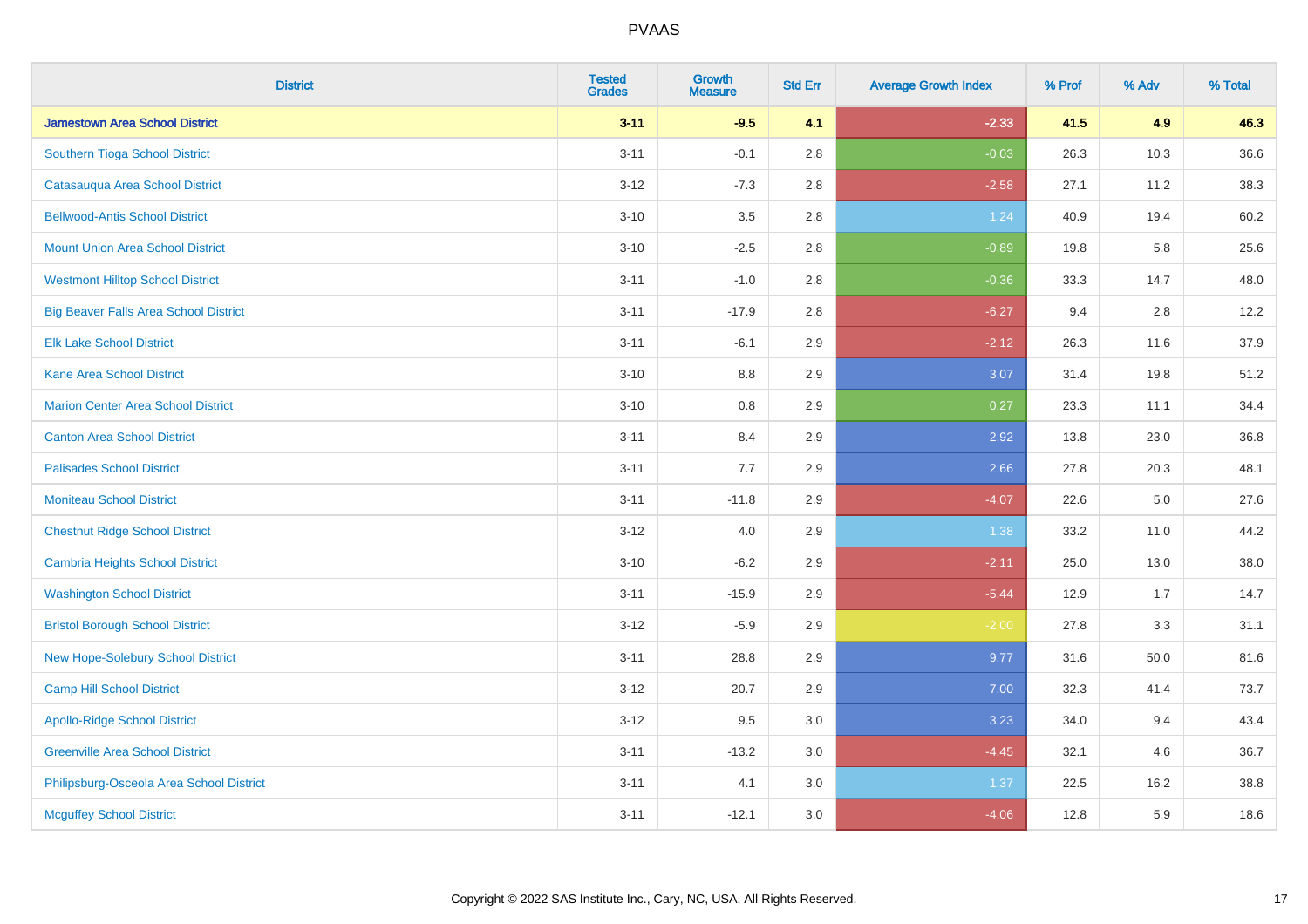| <b>District</b>                                   | <b>Tested</b><br><b>Grades</b> | <b>Growth</b><br><b>Measure</b> | <b>Std Err</b> | <b>Average Growth Index</b> | % Prof | % Adv | % Total |
|---------------------------------------------------|--------------------------------|---------------------------------|----------------|-----------------------------|--------|-------|---------|
| <b>Jamestown Area School District</b>             | $3 - 11$                       | $-9.5$                          | 4.1            | $-2.33$                     | 41.5   | 4.9   | 46.3    |
| <b>Bentworth School District</b>                  | $3 - 11$                       | 7.0                             | 3.0            | 2.36                        | 26.6   | 17.0  | 43.6    |
| Lehigh Valley Academy Regional Charter School     | $3 - 11$                       | $-5.9$                          | 3.0            | $-1.98$                     | 20.0   | 7.7   | 27.7    |
| Southern Columbia Area School District            | $3 - 11$                       | $-8.5$                          | 3.0            | $-2.83$                     | 30.5   | 12.8  | 43.3    |
| <b>Pine Grove Area School District</b>            | $3 - 11$                       | $-1.1$                          | 3.0            | $-0.36$                     | 29.5   | 14.3  | 43.8    |
| Mastery Charter School - Hardy Williams           | $3 - 11$                       | 6.6                             | 3.0            | 2.21                        | 24.7   | 1.2   | 25.9    |
| <b>Windber Area School District</b>               | $3 - 11$                       | $-11.9$                         | 3.0            | $-3.94$                     | 41.0   | 10.3  | 51.3    |
| <b>Wellsboro Area School District</b>             | $3 - 11$                       | $-6.3$                          | 3.0            | $-2.08$                     | 24.4   | 13.4  | 37.8    |
| <b>MaST Community Charter School II</b>           | $3 - 10$                       | 1.4                             | 3.0            | 0.45                        | 16.1   | 4.6   | 20.7    |
| <b>East Allegheny School District</b>             | $3 - 11$                       | $-6.4$                          | 3.0            | $-2.11$                     | 21.0   | 7.4   | 28.4    |
| <b>Executive Education Academy Charter School</b> | $3 - 10$                       | $-14.6$                         | 3.0            | $-4.81$                     | 8.5    | 1.2   | 9.8     |
| <b>Brentwood Borough School District</b>          | $3 - 11$                       | 1.3                             | 3.0            | 0.44                        | 20.2   | 16.0  | 36.2    |
| <b>Uniontown Area School District</b>             | $3 - 11$                       | $-2.8$                          | 3.1            | $-0.91$                     | 31.7   | 7.3   | 39.0    |
| <b>Carmichaels Area School District</b>           | $3 - 10$                       | $-7.0$                          | 3.1            | $-2.30$                     | 17.8   | 9.6   | 27.4    |
| <b>Freedom Area School District</b>               | $3 - 11$                       | $-6.3$                          | 3.1            | $-2.04$                     | 22.9   | 8.4   | 31.3    |
| <b>Springfield Township School District</b>       | $3 - 11$                       | $-3.9$                          | 3.1            | $-1.27$                     | 37.2   | 30.8  | 68.1    |
| <b>Southmoreland School District</b>              | $3 - 11$                       | $-12.5$                         | 3.1            | $-4.04$                     | 33.3   | 15.5  | 48.8    |
| <b>Avon Grove Charter School</b>                  | $3 - 11$                       | 9.8                             | 3.1            | 3.18                        | 32.4   | 26.0  | 58.4    |
| <b>Mercer Area School District</b>                | $3 - 11$                       | 2.2                             | 3.1            | 0.70                        | 24.4   | 11.8  | 36.2    |
| Maritime Academy Charter School                   | $3 - 10$                       | 13.2                            | 3.1            | 4.29                        | 24.0   | 1.3   | 25.3    |
| <b>KIPP Dubois Charter School</b>                 | $9 - 10$                       | $-3.0$                          | 3.1            | $-0.95$                     | 10.0   | 0.0   | 10.0    |
| <b>Everett Area School District</b>               | $3 - 11$                       | $-1.1$                          | 3.1            | $-0.34$                     | 34.2   | 13.2  | 47.4    |
| South Williamsport Area School District           | $3 - 10$                       | 0.9                             | 3.1            | 0.31                        | 38.4   | 11.6  | 50.0    |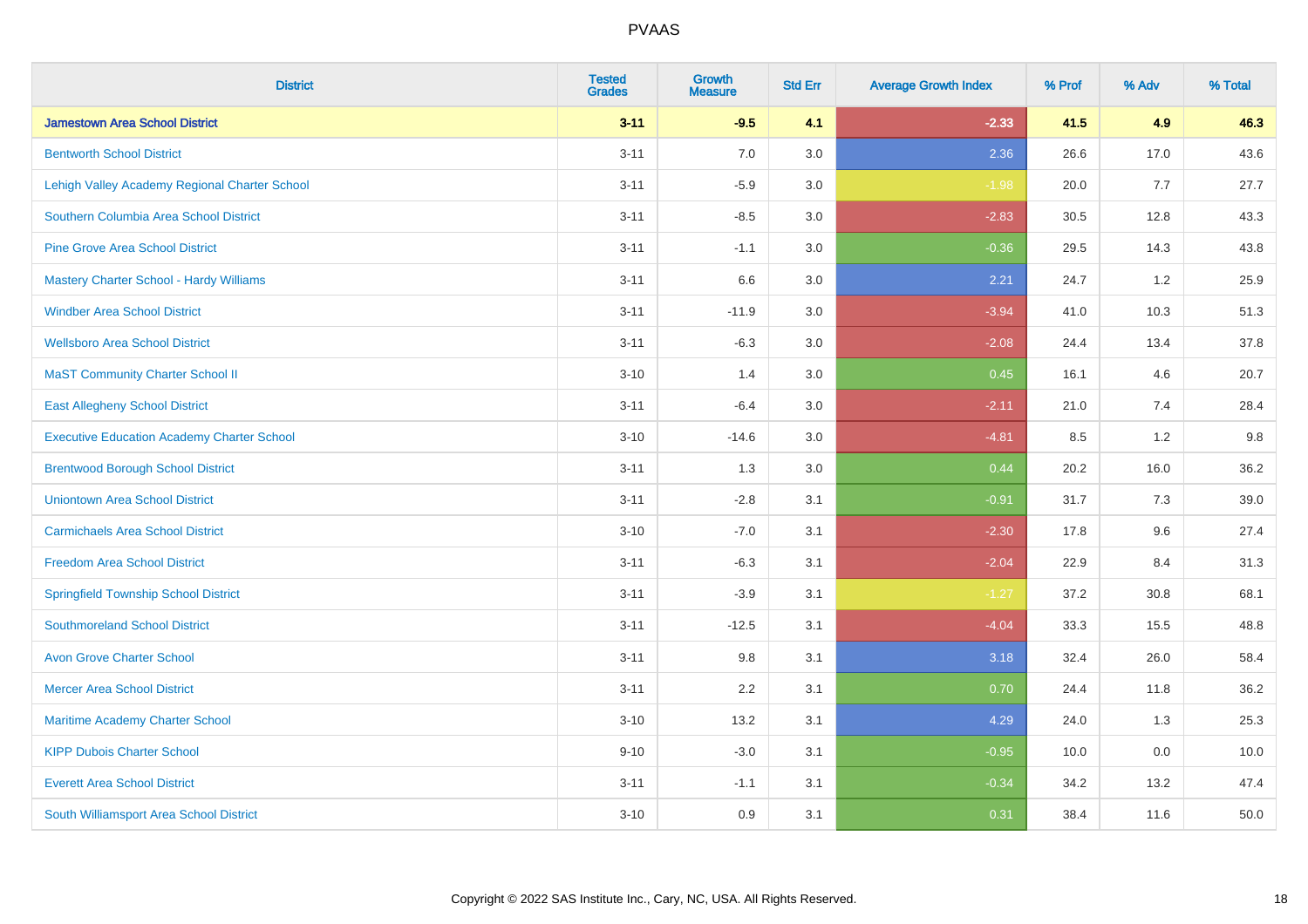| <b>District</b>                                 | <b>Tested</b><br><b>Grades</b> | <b>Growth</b><br><b>Measure</b> | <b>Std Err</b> | <b>Average Growth Index</b> | % Prof | % Adv | % Total |
|-------------------------------------------------|--------------------------------|---------------------------------|----------------|-----------------------------|--------|-------|---------|
| <b>Jamestown Area School District</b>           | $3 - 11$                       | $-9.5$                          | 4.1            | $-2.33$                     | 41.5   | 4.9   | 46.3    |
| <b>Redbank Valley School District</b>           | $3 - 11$                       | $-7.5$                          | 3.1            | $-2.41$                     | 12.4   | 10.6  | 23.1    |
| <b>Cranberry Area School District</b>           | $3 - 12$                       | $-0.9$                          | 3.1            | $-0.29$                     | 25.5   | 9.7   | 35.2    |
| <b>Fort Cherry School District</b>              | $3 - 10$                       | $-0.7$                          | 3.1            | $-0.21$                     | 30.6   | 14.1  | 44.7    |
| <b>Laurel School District</b>                   | $3 - 11$                       | 13.0                            | 3.1            | 4.19                        | 30.3   | 15.7  | 46.1    |
| <b>Brookville Area School District</b>          | $3 - 11$                       | 6.8                             | 3.1            | 2.19                        | 46.1   | 14.6  | 60.7    |
| <b>Old Forge School District</b>                | $3 - 12$                       | $-11.3$                         | 3.1            | $-3.62$                     | 28.6   | 13.2  | 41.8    |
| <b>Ellwood City Area School District</b>        | $3 - 11$                       | $-12.5$                         | 3.1            | $-4.00$                     | 26.7   | 8.7   | 35.4    |
| Renaissance Academy Charter School              | $3 - 11$                       | $-5.6$                          | 3.1            | $-1.79$                     | 28.4   | 18.5  | 46.9    |
| <b>Pequea Valley School District</b>            | $3 - 11$                       | 18.0                            | 3.1            | 5.74                        | 29.2   | 37.5  | 66.7    |
| <b>South Allegheny School District</b>          | $3 - 11$                       | $-0.9$                          | 3.1            | $-0.30$                     | 23.8   | 2.5   | 26.2    |
| <b>Ligonier Valley School District</b>          | $3 - 11$                       | $-10.8$                         | 3.1            | $-3.43$                     | 34.1   | 5.8   | 39.9    |
| Jefferson County-Dubois AVTS                    | $9 - 11$                       | $-11.7$                         | 3.1            | $-3.72$                     | 17.6   | 2.8   | 20.4    |
| <b>Mahanoy Area School District</b>             | $3 - 10$                       | $-3.4$                          | 3.1            | $-1.07$                     | 21.4   | 8.6   | 30.0    |
| South Side Area School District                 | $3 - 11$                       | $-0.6$                          | 3.1            | $-0.19$                     | 24.0   | 28.0  | 52.0    |
| <b>Carlynton School District</b>                | $3 - 11$                       | $-2.0$                          | 3.2            | $-0.62$                     | 27.9   | 5.2   | 33.1    |
| <b>Montgomery Area School District</b>          | $3 - 11$                       | $-5.8$                          | 3.2            | $-1.83$                     | 25.0   | 11.5  | 36.5    |
| <b>Central Fulton School District</b>           | $3 - 11$                       | $-13.3$                         | 3.2            | $-4.20$                     | 18.1   | 9.7   | 27.8    |
| <b>Carbondale Area School District</b>          | $3 - 10$                       | $-2.8$                          | 3.2            | $-0.87$                     | 27.5   | 2.9   | 30.4    |
| <b>Sayre Area School District</b>               | $3 - 11$                       | 5.8                             | 3.2            | 1.81                        | 30.3   | 21.0  | 51.3    |
| <b>Eastern Lancaster County School District</b> | $3 - 12$                       | 2.9                             | 3.2            | 0.91                        | 35.2   | 36.4  | 71.6    |
| <b>Carbon Career &amp; Technical Institute</b>  | $9 - 11$                       | $-9.3$                          | 3.2            | $-2.92$                     | 19.6   | 2.2   | 21.7    |
| Octorara Area School District                   | $3 - 11$                       | $-7.5$                          | 3.2            | $-2.35$                     | 26.1   | 17.0  | 43.2    |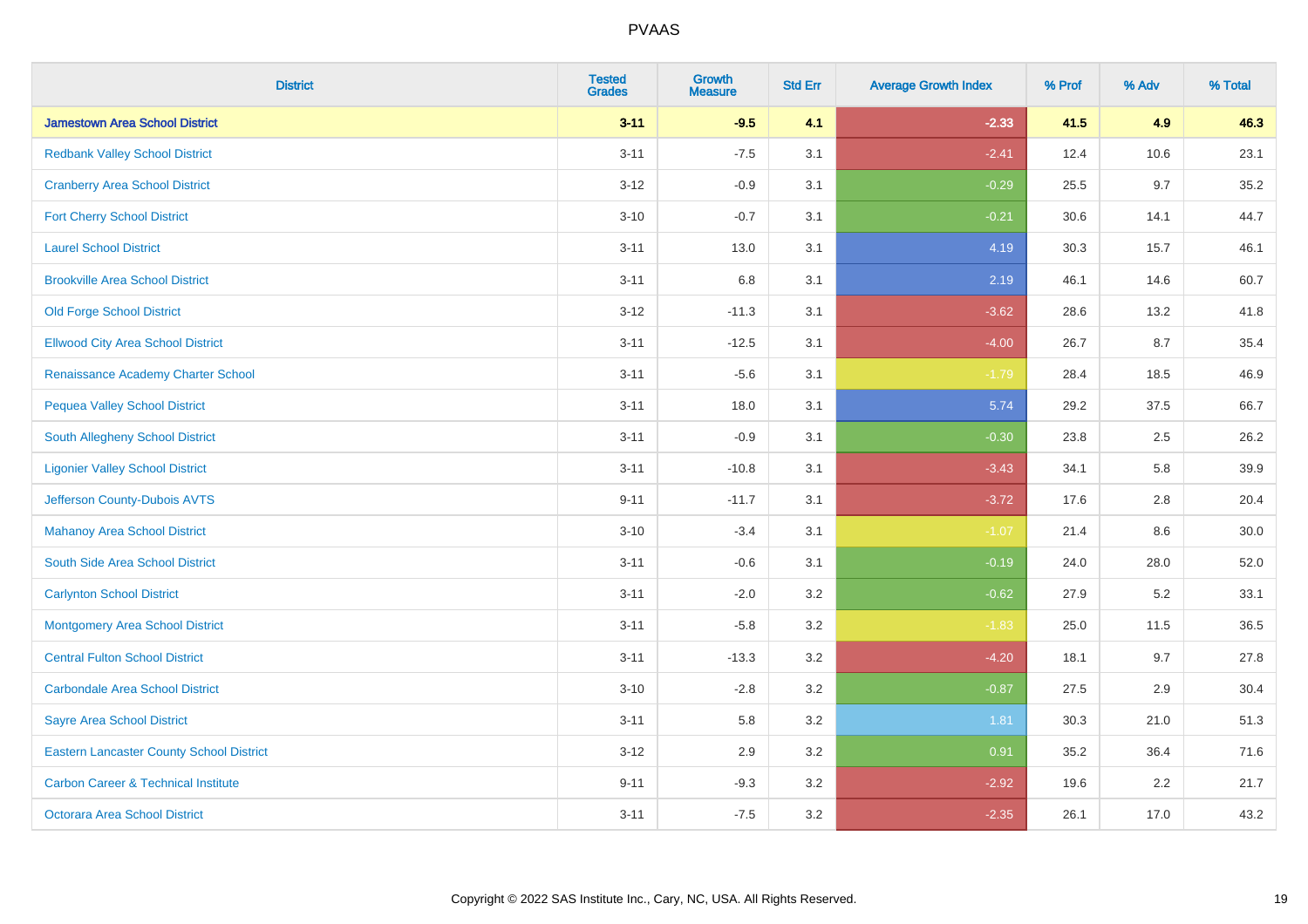| <b>District</b>                                        | <b>Tested</b><br><b>Grades</b> | <b>Growth</b><br><b>Measure</b> | <b>Std Err</b> | <b>Average Growth Index</b> | % Prof | % Adv | % Total |
|--------------------------------------------------------|--------------------------------|---------------------------------|----------------|-----------------------------|--------|-------|---------|
| <b>Jamestown Area School District</b>                  | $3 - 11$                       | $-9.5$                          | 4.1            | $-2.33$                     | 41.5   | 4.9   | 46.3    |
| <b>Wyalusing Area School District</b>                  | $3 - 12$                       | 5.7                             | 3.2            | 1.78                        | 38.6   | 12.9  | 51.4    |
| <b>Steelton-Highspire School District</b>              | $3 - 11$                       | $-5.3$                          | 3.2            | $-1.65$                     | 13.9   | 0.0   | 13.9    |
| Shenango Area School District                          | $3 - 11$                       | 1.7                             | 3.2            | 0.52                        | 41.4   | 13.8  | 55.3    |
| <b>Troy Area School District</b>                       | $3 - 10$                       | $-4.7$                          | 3.2            | $-1.46$                     | 22.8   | 16.5  | 39.2    |
| Juniata Valley School District                         | $3 - 11$                       | 1.6                             | 3.2            | 0.51                        | 23.1   | 9.4   | 32.5    |
| <b>New Brighton Area School District</b>               | $3 - 11$                       | $-2.1$                          | 3.2            | $-0.65$                     | 31.5   | 11.1  | 42.6    |
| New Kensington-Arnold School District                  | $3 - 11$                       | $-5.8$                          | 3.2            | $-1.80$                     | 10.8   | 1.2   | 12.0    |
| <b>Northwestern School District</b>                    | $3 - 11$                       | $-14.6$                         | 3.2            | $-4.51$                     | 32.5   | 13.7  | 46.2    |
| <b>Burgettstown Area School District</b>               | $3 - 11$                       | $-11.2$                         | 3.2            | $-3.46$                     | 16.0   | 2.7   | 18.7    |
| <b>Panther Valley School District</b>                  | $3 - 12$                       | $-13.3$                         | 3.2            | $-4.10$                     | 31.5   | 4.1   | 35.6    |
| Meyersdale Area School District                        | $3 - 11$                       | $-16.1$                         | 3.3            | $-4.94$                     | 20.3   | 5.8   | 26.1    |
| <b>Muncy School District</b>                           | $3 - 11$                       | 6.9                             | 3.3            | 2.12                        | 37.6   | 18.8  | 56.4    |
| <b>Newport School District</b>                         | $3 - 12$                       | 3.8                             | 3.3            | 1.17                        | 38.8   | 10.4  | 49.2    |
| <b>West Branch Area School District</b>                | $3 - 11$                       | 17.0                            | 3.3            | 5.20                        | 47.1   | 19.1  | 66.2    |
| Northern Bedford County School District                | $3 - 11$                       | $-2.3$                          | 3.3            | $-0.69$                     | 26.2   | 16.9  | 43.1    |
| Lackawanna Trail School District                       | $3 - 10$                       | $-11.0$                         | 3.3            | $-3.35$                     | 13.1   | 18.0  | 31.2    |
| <b>Northwest Area School District</b>                  | $3 - 10$                       | $-3.2$                          | 3.3            | $-0.97$                     | 30.4   | 13.0  | 43.5    |
| <b>Westinghouse Arts Academy Charter School</b>        | $9 - 10$                       | $-6.0$                          | 3.3            | $-1.81$                     | 20.2   | 8.9   | 29.1    |
| Propel Charter School - Braddock Hills                 | $3 - 11$                       | $-2.1$                          | 3.3            | $-0.63$                     | 4.8    | 3.2   | 8.1     |
| <b>Wilmington Area School District</b>                 | $3 - 11$                       | 11.1                            | 3.3            | 3.37                        | 29.8   | 26.2  | 56.0    |
| <b>North Star School District</b>                      | $3 - 11$                       | 1.1                             | 3.3            | 0.34                        | 26.2   | 20.0  | 46.2    |
| <b>Chester Charter Scholars Academy Charter School</b> | $3 - 12$                       | $-6.2$                          | 3.3            | $-1.88$                     | 2.2    | 0.0   | $2.2\,$ |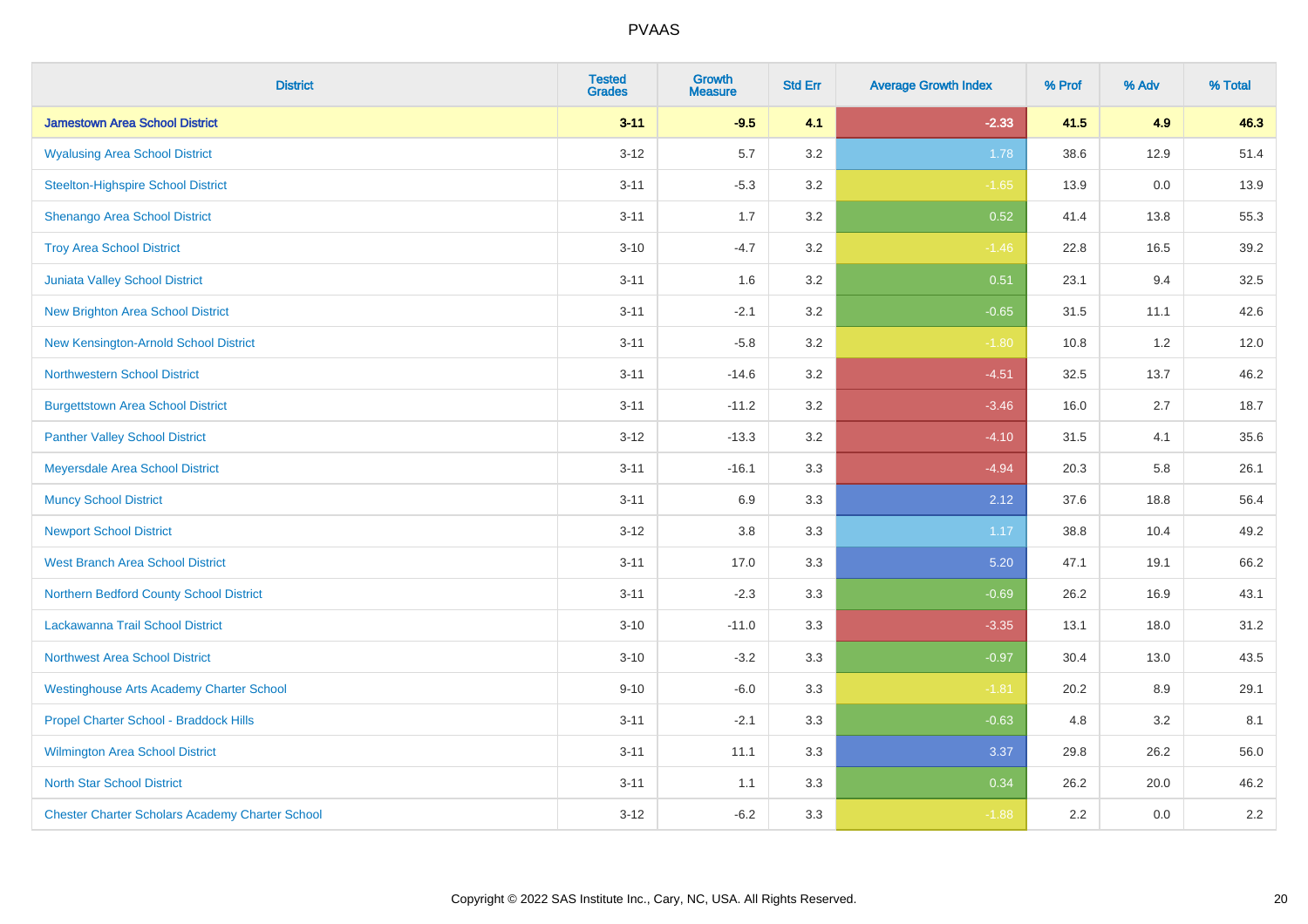| <b>District</b>                               | <b>Tested</b><br><b>Grades</b> | Growth<br><b>Measure</b> | <b>Std Err</b> | <b>Average Growth Index</b> | % Prof | % Adv   | % Total |
|-----------------------------------------------|--------------------------------|--------------------------|----------------|-----------------------------|--------|---------|---------|
| <b>Jamestown Area School District</b>         | $3 - 11$                       | $-9.5$                   | 4.1            | $-2.33$                     | 41.5   | 4.9     | 46.3    |
| <b>Burrell School District</b>                | $3 - 11$                       | $-1.5$                   | 3.3            | $-0.44$                     | 27.8   | 17.7    | 45.6    |
| <b>Tacony Academy Charter School</b>          | $3 - 11$                       | $-12.9$                  | 3.3            | $-3.90$                     | 8.6    | 1.4     | 10.0    |
| <b>Tussey Mountain School District</b>        | $3 - 12$                       | $-13.0$                  | 3.3            | $-3.93$                     | 11.1   | 3.2     | 14.3    |
| <b>Portage Area School District</b>           | $3 - 10$                       | $-0.5$                   | 3.3            | $-0.14$                     | 27.0   | 20.6    | 47.6    |
| <b>Purchase Line School District</b>          | $3 - 12$                       | 4.3                      | 3.3            | 1.30                        | 32.3   | 9.0     | 41.4    |
| <b>United School District</b>                 | $3 - 11$                       | 6.3                      | 3.3            | 1.89                        | 38.8   | 16.3    | 55.0    |
| <b>Union City Area School District</b>        | $3 - 12$                       | $-8.7$                   | 3.3            | $-2.59$                     | 29.7   | 10.9    | 40.6    |
| <b>Steel Valley School District</b>           | $3 - 11$                       | 11.1                     | 3.3            | 3.33                        | 34.8   | 10.1    | 44.9    |
| Pennsylvania Virtual Charter School           | $3 - 11$                       | 4.4                      | 3.4            | 1.31                        | 29.8   | 21.2    | 51.0    |
| Jeannette City School District                | $3 - 11$                       | $-0.7$                   | 3.4            | $-0.20$                     | 26.8   | 4.1     | 30.9    |
| <b>Northern Cambria School District</b>       | $3 - 11$                       | $-0.3$                   | 3.4            | $-0.09$                     | 26.5   | 1.2     | 27.7    |
| <b>Mountain View School District</b>          | $3 - 11$                       | 24.2                     | 3.4            | $7.20$                      | 45.8   | 37.3    | 83.0    |
| Southern Huntingdon County School District    | $3 - 11$                       | $-5.9$                   | 3.4            | $-1.76$                     | 32.8   | 4.9     | 37.7    |
| <b>Minersville Area School District</b>       | $3 - 11$                       | $-2.9$                   | 3.4            | $-0.86$                     | 27.4   | 9.7     | 37.1    |
| Pennsylvania Distance Learning Charter School | $3 - 12$                       | 6.8                      | 3.4            | 1.99                        | 19.8   | $6.2\,$ | 25.9    |
| <b>Multicultural Academy Charter School</b>   | $9 - 11$                       | 6.0                      | 3.4            | 1.77                        | 12.3   | 0.0     | 12.3    |
| Millersburg Area School District              | $3 - 11$                       | $-6.6$                   | 3.4            | $-1.92$                     | 24.1   | 10.3    | 34.5    |
| <b>Belmont Charter School</b>                 | $3 - 10$                       | 2.2                      | 3.4            | 0.64                        | 5.3    | 1.8     | $7.0$   |
| <b>Coudersport Area School District</b>       | $3 - 11$                       | 14.8                     | 3.4            | 4.33                        | 34.7   | 28.0    | 62.7    |
| <b>Frazier School District</b>                | $3 - 11$                       | $-18.9$                  | 3.4            | $-5.49$                     | 18.3   | 1.4     | 19.7    |
| <b>Bloomsburg Area School District</b>        | $3 - 10$                       | 4.3                      | 3.4            | 1.26                        | 36.5   | 20.6    | 57.1    |
| <b>Northgate School District</b>              | $3 - 11$                       | $-3.0$                   | 3.4            | $-0.85$                     | 35.6   | 6.8     | 42.4    |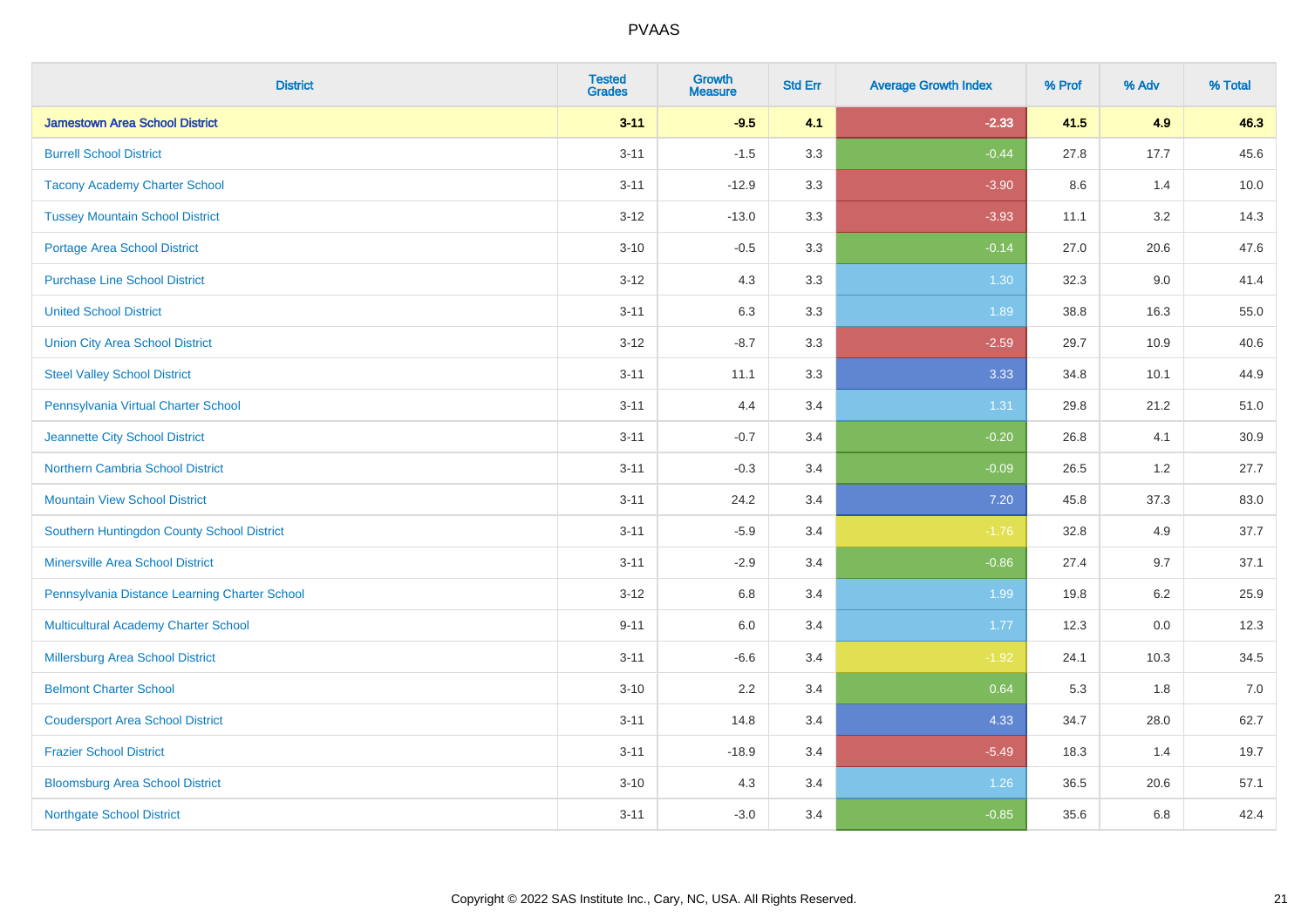| <b>District</b>                            | <b>Tested</b><br><b>Grades</b> | <b>Growth</b><br><b>Measure</b> | <b>Std Err</b> | <b>Average Growth Index</b> | % Prof | % Adv   | % Total |
|--------------------------------------------|--------------------------------|---------------------------------|----------------|-----------------------------|--------|---------|---------|
| <b>Jamestown Area School District</b>      | $3 - 11$                       | $-9.5$                          | 4.1            | $-2.33$                     | 41.5   | 4.9     | 46.3    |
| <b>Chartiers-Houston School District</b>   | $3 - 10$                       | $-16.5$                         | 3.5            | $-4.79$                     | 26.3   | 6.6     | 32.9    |
| <b>Southeast Delco School District</b>     | $3 - 10$                       | 3.9                             | 3.5            | 1.12                        | 18.6   | 3.4     | 22.0    |
| <b>Homer-Center School District</b>        | $3 - 11$                       | $8.8\,$                         | 3.5            | 2.53                        | 38.0   | 17.7    | 55.8    |
| <b>Reynolds School District</b>            | $3 - 10$                       | $-3.0$                          | 3.5            | $-0.87$                     | 27.3   | 9.1     | 36.4    |
| <b>Sto-Rox School District</b>             | $3 - 10$                       | $-7.0$                          | 3.5            | $-1.99$                     | 3.2    | 0.0     | 3.2     |
| <b>Otto-Eldred School District</b>         | $3 - 11$                       | $-0.5$                          | 3.5            | $-0.13$                     | 35.8   | 10.5    | 46.3    |
| Conemaugh Township Area School District    | $3 - 12$                       | 4.8                             | 3.5            | 1.39                        | 30.9   | 27.8    | 58.8    |
| <b>Glendale School District</b>            | $3 - 10$                       | 7.9                             | 3.5            | 2.25                        | 42.6   | 9.3     | 51.8    |
| <b>Lakeview School District</b>            | $3 - 11$                       | $-1.9$                          | 3.5            | $-0.53$                     | 41.5   | 12.3    | 53.8    |
| <b>West Middlesex Area School District</b> | $3 - 10$                       | $-7.4$                          | 3.5            | $-2.11$                     | 32.0   | 9.6     | 41.6    |
| <b>Brockway Area School District</b>       | $3 - 11$                       | $-0.4$                          | 3.5            | $-0.11$                     | 41.2   | 13.8    | 55.0    |
| <b>Shenandoah Valley School District</b>   | $3 - 11$                       | $-4.5$                          | 3.5            | $-1.29$                     | 14.3   | 0.0     | 14.3    |
| <b>Penns Manor Area School District</b>    | $3 - 12$                       | $-1.9$                          | 3.5            | $-0.55$                     | 24.2   | $3.8\,$ | 28.0    |
| <b>Halifax Area School District</b>        | $3 - 11$                       | 5.8                             | 3.5            | 1.64                        | 32.1   | 18.9    | 50.9    |
| <b>Bethlehem-Center School District</b>    | $3 - 10$                       | 2.1                             | 3.5            | 0.59                        | 32.3   | 4.6     | 36.9    |
| <b>School Lane Charter School</b>          | $3 - 11$                       | 2.6                             | 3.6            | 0.72                        | 23.1   | 18.7    | 41.8    |
| <b>Reach Cyber Charter School</b>          | $3 - 11$                       | 1.4                             | 3.6            | 0.40                        | 32.9   | 15.2    | 48.1    |
| <b>Salisbury Township School District</b>  | $3 - 11$                       | 5.8                             | 3.6            | 1.62                        | 24.4   | 12.6    | 37.0    |
| <b>Fairfield Area School District</b>      | $3 - 11$                       | $-0.5$                          | 3.6            | $-0.13$                     | 43.9   | 6.1     | 50.0    |
| <b>Greenwood School District</b>           | $3 - 11$                       | 11.3                            | 3.6            | 3.14                        | 31.2   | 32.8    | 63.9    |
| <b>Achievement House Charter School</b>    | $7 - 11$                       | $-8.2$                          | 3.6            | $-2.28$                     | 16.7   | 2.8     | 19.4    |
| <b>Aliquippa School District</b>           | $3 - 11$                       | $-20.0$                         | 3.6            | $-5.54$                     | 1.7    | 0.0     | 1.7     |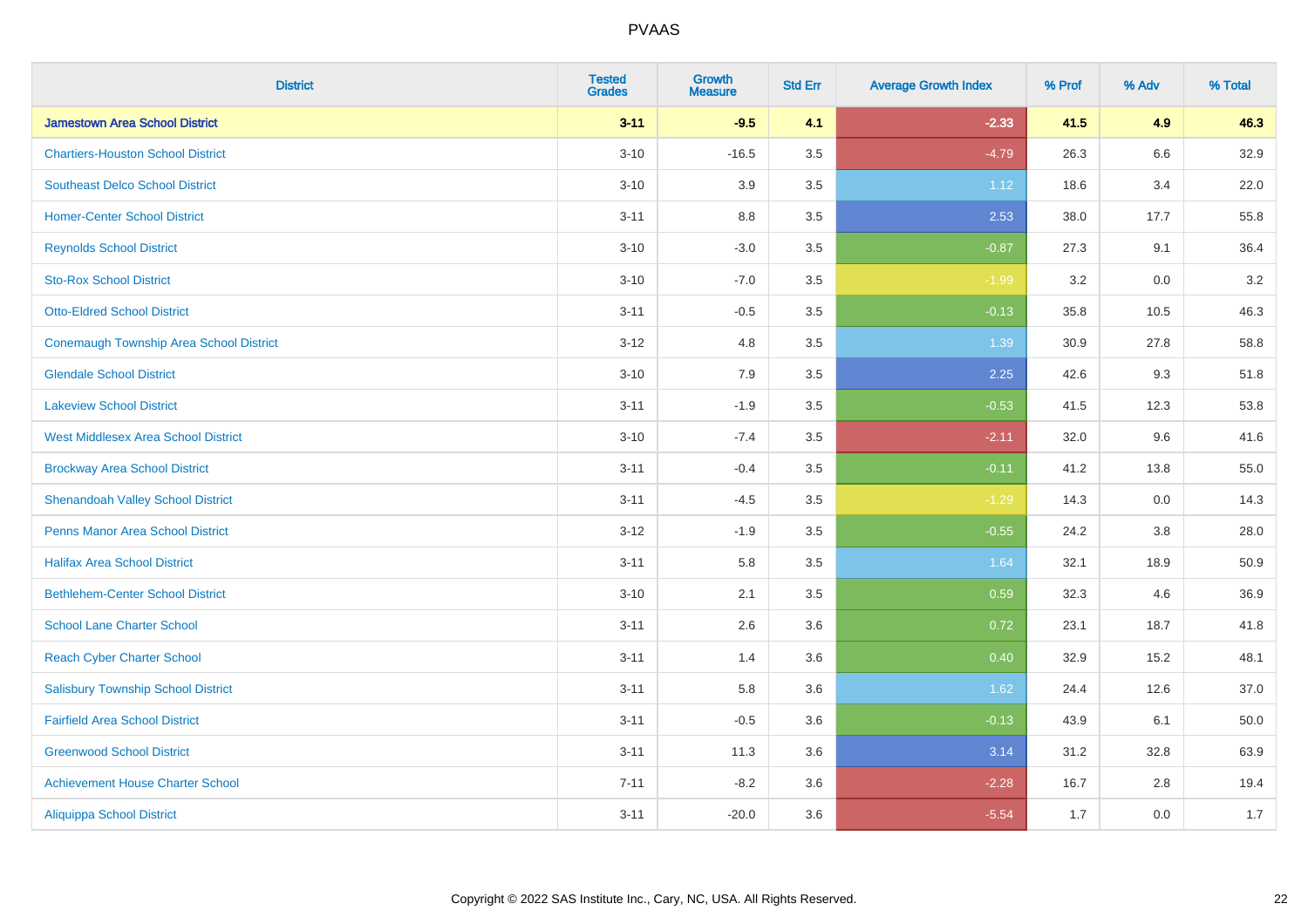| <b>District</b>                                   | <b>Tested</b><br><b>Grades</b> | <b>Growth</b><br><b>Measure</b> | <b>Std Err</b> | <b>Average Growth Index</b> | % Prof | % Adv   | % Total |
|---------------------------------------------------|--------------------------------|---------------------------------|----------------|-----------------------------|--------|---------|---------|
| <b>Jamestown Area School District</b>             | $3 - 11$                       | $-9.5$                          | 4.1            | $-2.33$                     | 41.5   | 4.9     | 46.3    |
| <b>Forest City Regional School District</b>       | $3 - 12$                       | $-1.2$                          | 3.6            | $-0.33$                     | 26.5   | $8.2\,$ | 34.7    |
| <b>Propel Charter School-Montour</b>              | $3 - 10$                       | $-3.4$                          | 3.6            | $-0.93$                     | 7.7    | 0.0     | 7.7     |
| <b>Clarion-Limestone Area School District</b>     | $3 - 12$                       | $-10.0$                         | 3.6            | $-2.76$                     | 28.3   | 20.0    | 48.3    |
| <b>Columbia Borough School District</b>           | $3 - 12$                       | $-1.1$                          | 3.6            | $-0.31$                     | 17.2   | 1.7     | 19.0    |
| <b>Sharpsville Area School District</b>           | $3 - 11$                       | 3.8                             | 3.7            | 1.04                        | 41.1   | 23.2    | 64.3    |
| <b>Lawrence County CTC</b>                        | $10 - 11$                      | $-9.8$                          | 3.7            | $-2.68$                     | 7.3    | 0.0     | 7.3     |
| <b>Sugar Valley Rural Charter School</b>          | $3 - 11$                       | $-3.6$                          | 3.7            | $-0.98$                     | 10.3   | 0.0     | 10.3    |
| <b>Clarion Area School District</b>               | $3 - 11$                       | 3.2                             | 3.7            | 0.88                        | 31.7   | 13.3    | 45.0    |
| <b>Blue Ridge School District</b>                 | $3 - 11$                       | 8.3                             | 3.7            | 2.24                        | 29.6   | 9.3     | 38.9    |
| <b>North Pocono School District</b>               | $3 - 11$                       | 13.1                            | 3.7            | 3.54                        | 31.4   | 33.3    | 64.7    |
| <b>Union School District</b>                      | $3 - 12$                       | 2.5                             | 3.7            | 0.69                        | 17.9   | 10.4    | 28.4    |
| <b>Antietam School District</b>                   | $3 - 10$                       | $-9.5$                          | 3.7            | $-2.57$                     | 20.9   | $1.5\,$ | 22.4    |
| Lincoln Leadership Academy Charter School         | $3 - 12$                       | $-7.4$                          | 3.7            | $-1.99$                     | 6.4    | 2.1     | 8.5     |
| Morrisville Borough School District               | $3 - 11$                       | $-13.1$                         | 3.7            | $-3.52$                     | 4.9    | 1.6     | 6.6     |
| <b>Environmental Charter School At Frick Park</b> | $3-9$                          | $-6.2$                          | 3.7            | $-1.67$                     | 25.9   | 3.4     | 29.3    |
| <b>Northeast Bradford School District</b>         | $3 - 10$                       | $-5.0$                          | 3.7            | $-1.35$                     | 30.6   | 4.8     | 35.5    |
| <b>Clearfield Area School District</b>            | $3 - 10$                       | $-1.3$                          | 3.7            | $-0.34$                     | 43.9   | 24.6    | 68.4    |
| <b>Williams Valley School District</b>            | $3 - 11$                       | 2.6                             | 3.7            | 0.69                        | 17.0   | 5.1     | 22.0    |
| <b>Port Allegany School District</b>              | $3 - 11$                       | 6.5                             | 3.7            | 1.74                        | 26.4   | 11.3    | 37.7    |
| <b>Brownsville Area School District</b>           | $3 - 12$                       | 3.9                             | 3.8            | 1.04                        | 22.0   | 8.5     | 30.5    |
| <b>Union Area School District</b>                 | $3 - 11$                       | $-6.5$                          | 3.8            | $-1.70$                     | 30.6   | 12.2    | 42.9    |
| <b>Susquehanna Community School District</b>      | $3 - 11$                       | $-4.5$                          | 3.8            | $-1.19$                     | 31.9   | 8.8     | 40.7    |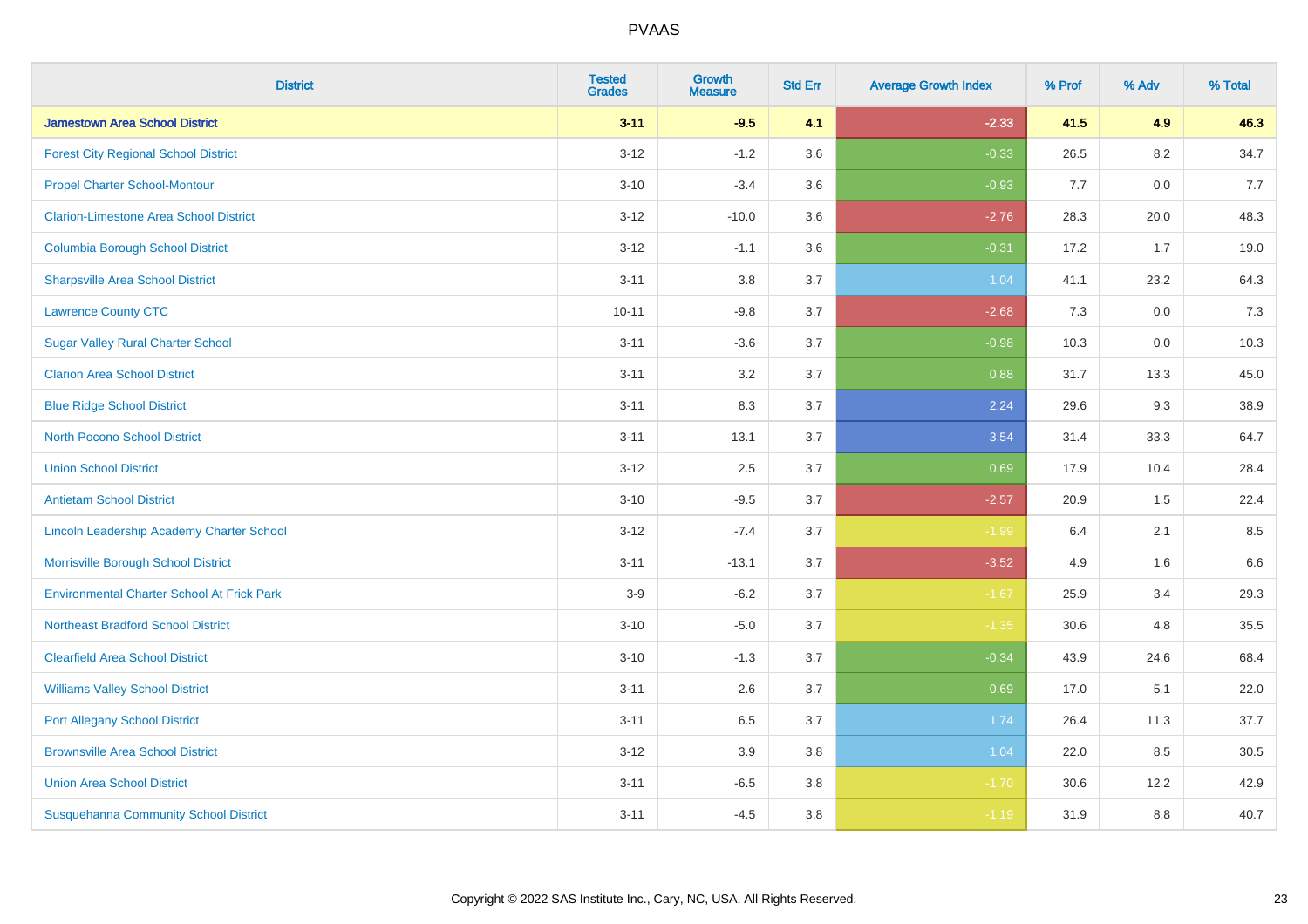| <b>District</b>                              | <b>Tested</b><br><b>Grades</b> | <b>Growth</b><br><b>Measure</b> | <b>Std Err</b> | <b>Average Growth Index</b> | % Prof  | % Adv | % Total |
|----------------------------------------------|--------------------------------|---------------------------------|----------------|-----------------------------|---------|-------|---------|
| <b>Jamestown Area School District</b>        | $3 - 11$                       | $-9.5$                          | 4.1            | $-2.33$                     | 41.5    | 4.9   | 46.3    |
| <b>Smethport Area School District</b>        | $3 - 12$                       | 5.8                             | 3.8            | 1.52                        | 24.6    | 20.0  | 44.6    |
| Jefferson-Morgan School District             | $3 - 10$                       | $-12.0$                         | 3.9            | $-3.09$                     | 28.6    | 6.1   | 34.7    |
| <b>West Greene School District</b>           | $3 - 11$                       | $-8.1$                          | 3.9            | $-2.08$                     | 31.0    | 11.9  | 42.9    |
| <b>Allegheny Valley School District</b>      | $3 - 11$                       | $-1.9$                          | 3.9            | $-0.48$                     | 31.8    | 11.4  | 43.2    |
| <b>Line Mountain School District</b>         | $3 - 11$                       | 11.7                            | 3.9            | 3.01                        | 40.4    | 42.3  | 82.7    |
| Johnsonburg Area School District             | $3 - 11$                       | 5.0                             | 3.9            | 1.27                        | 35.5    | 11.8  | 47.4    |
| <b>Tri-Valley School District</b>            | $3 - 10$                       | $-2.7$                          | 3.9            | $-0.69$                     | 31.0    | 9.5   | 40.5    |
| <b>West Side CTC</b>                         | $9 - 10$                       | $-32.0$                         | 3.9            | $-8.16$                     | 5.9     | 0.0   | 5.9     |
| Leechburg Area School District               | $3 - 11$                       | 7.0                             | 3.9            | 1.79                        | 37.7    | 4.9   | 42.6    |
| <b>Rochester Area School District</b>        | $3 - 11$                       | $-5.7$                          | 3.9            | $-1.45$                     | 14.9    | 2.1   | 17.0    |
| <b>Propel Charter School-Homestead</b>       | $3 - 11$                       | $-5.0$                          | 3.9            | $-1.27$                     | 7.3     | 0.0   | 7.3     |
| <b>Blacklick Valley School District</b>      | $3 - 11$                       | $-0.9$                          | 3.9            | $-0.23$                     | $7.7\,$ | 7.7   | 15.4    |
| <b>Riverview School District</b>             | $3 - 11$                       | $-13.0$                         | 4.0            | $-3.29$                     | 43.1    | 7.8   | 51.0    |
| <b>Shade-Central City School District</b>    | $3 - 11$                       | $-14.6$                         | 4.0            | $-3.68$                     | 9.6     | 0.0   | 9.6     |
| <b>Southern Fulton School District</b>       | $3 - 11$                       | $-5.1$                          | 4.0            | $-1.29$                     | 21.7    | 13.0  | 34.8    |
| <b>Berlin Brothersvalley School District</b> | $3 - 11$                       | 19.6                            | 4.0            | 4.93                        | 28.3    | 41.3  | 69.6    |
| <b>Ridgway Area School District</b>          | $3 - 11$                       | $-6.1$                          | 4.0            | $-1.53$                     | 42.2    | 15.6  | 57.8    |
| <b>Weatherly Area School District</b>        | $3 - 11$                       | $-5.8$                          | 4.0            | $-1.44$                     | 32.1    | 8.9   | 41.1    |
| <b>Benton Area School District</b>           | $3 - 10$                       | 8.1                             | 4.0            | 2.01                        | 35.7    | 28.6  | 64.3    |
| Allegheny-Clarion Valley School District     | $3 - 10$                       | 12.3                            | 4.1            | 3.03                        | 33.3    | 19.0  | 52.4    |
| <b>Conemaugh Valley School District</b>      | $3 - 12$                       | $-6.3$                          | 4.1            | $-1.54$                     | 23.7    | 5.1   | 28.8    |
| <b>Jamestown Area School District</b>        | $3 - 11$                       | $-9.5$                          | 4.1            | $-2.33$                     | 41.5    | 4.9   | 46.3    |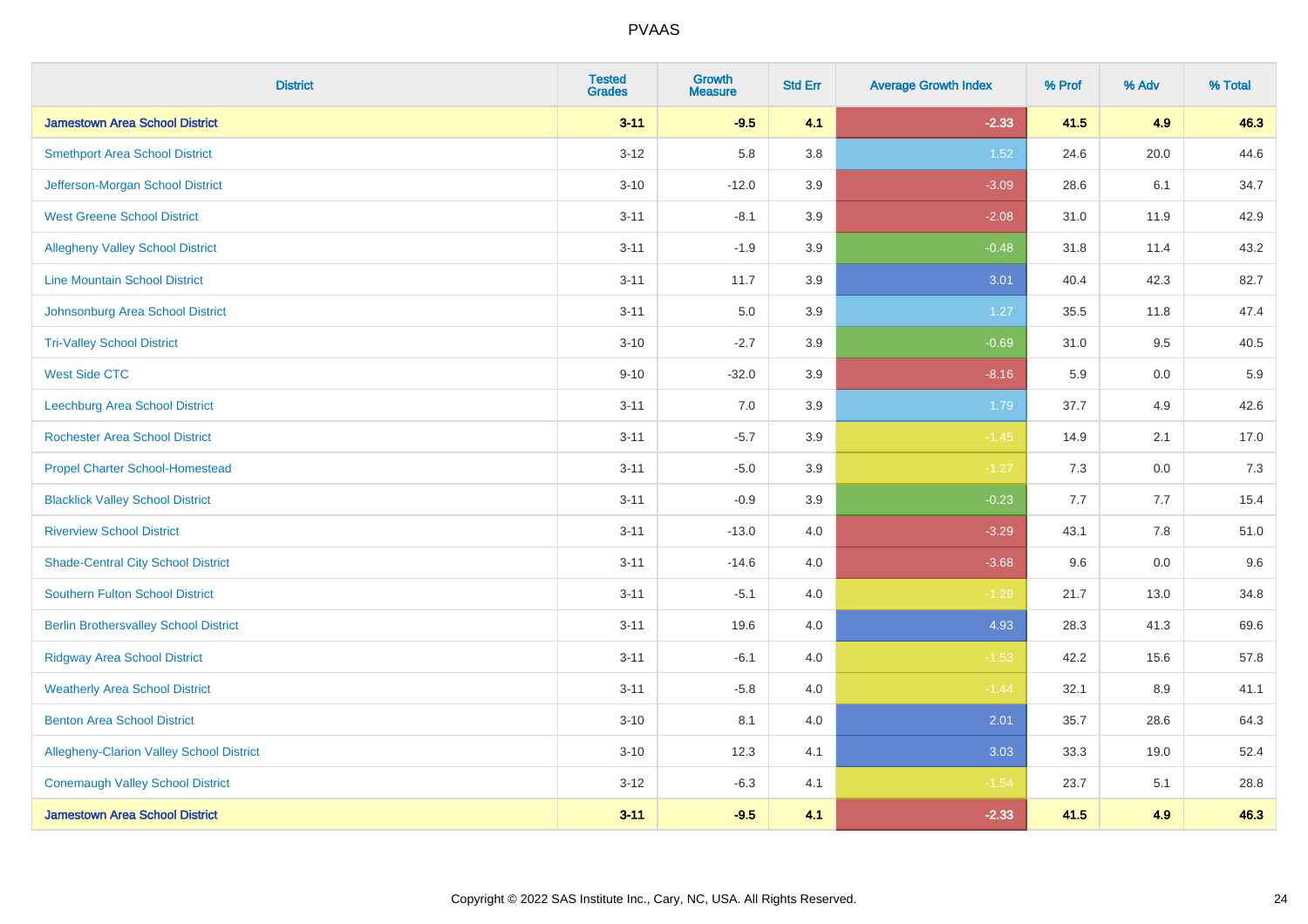| <b>District</b>                                 | <b>Tested</b><br><b>Grades</b> | <b>Growth</b><br><b>Measure</b> | <b>Std Err</b> | <b>Average Growth Index</b> | % Prof | % Adv | % Total |
|-------------------------------------------------|--------------------------------|---------------------------------|----------------|-----------------------------|--------|-------|---------|
| <b>Jamestown Area School District</b>           | $3 - 11$                       | $-9.5$                          | 4.1            | $-2.33$                     | 41.5   | 4.9   | 46.3    |
| <b>Williamsburg Community School District</b>   | $3 - 11$                       | $-16.9$                         | 4.1            | $-4.14$                     | 22.4   | 0.0   | 22.4    |
| <b>Jenkintown School District</b>               | $3 - 11$                       | $-7.9$                          | 4.1            | $-1.92$                     | 34.1   | 27.3  | 61.4    |
| North Clarion County School District            | $3 - 12$                       | 3.4                             | 4.1            | 0.83                        | 45.0   | 18.8  | 63.8    |
| <b>Roberto Clemente Charter School</b>          | $3 - 12$                       | $-3.3$                          | 4.1            | $-0.79$                     | 22.7   | 4.6   | 27.3    |
| <b>Ferndale Area School District</b>            | $3 - 10$                       | $-1.1$                          | 4.1            | $-0.27$                     | 21.0   | 7.9   | 29.0    |
| <b>Chichester School District</b>               | $3 - 11$                       | $-1.8$                          | 4.2            | $-0.44$                     | 40.0   | 14.0  | 54.0    |
| <b>Farrell Area School District</b>             | $3 - 11$                       | $-1.9$                          | 4.2            | $-0.44$                     | 9.3    | 11.6  | 20.9    |
| <b>Western Beaver County School District</b>    | $3 - 11$                       | $-9.3$                          | 4.2            | $-2.20$                     | 45.1   | 3.9   | 49.0    |
| <b>Mastery Charter School - Pickett Campus</b>  | $6 - 10$                       | 2.7                             | 4.2            | 0.65                        | 20.6   | 0.0   | 20.6    |
| Dr Robert Ketterer Charter School Inc           | $6 - 12$                       | 7.1                             | 4.3            | 1.66                        | 7.3    | 1.7   | 9.0     |
| <b>Sullivan County School District</b>          | $3 - 10$                       | 2.5                             | 4.3            | 0.58                        | 43.6   | 7.7   | 51.3    |
| <b>Tidioute Community Charter School</b>        | $3 - 11$                       | $0.8\,$                         | 4.4            | 0.19                        | 18.1   | 6.9   | 25.0    |
| <b>Millville Area School District</b>           | $3 - 12$                       | $-5.6$                          | 4.4            | $-1.26$                     | 31.4   | 11.4  | 42.9    |
| <b>Southeastern Greene School District</b>      | $3 - 10$                       | $-2.3$                          | 4.4            | $-0.53$                     | 29.0   | 9.7   | 38.7    |
| <b>Cameron County School District</b>           | $3 - 12$                       | $-5.0$                          | 4.4            | $-1.12$                     | 34.9   | 4.8   | 39.7    |
| <b>York Academy Regional Charter School</b>     | $3 - 11$                       | $-2.3$                          | 4.4            | $-0.52$                     | 23.5   | 2.0   | 25.5    |
| California Area School District                 | $3 - 10$                       | $-13.7$                         | 4.5            | $-3.06$                     | 41.7   | 16.7  | 58.3    |
| <b>Commodore Perry School District</b>          | $3 - 11$                       | $-10.4$                         | 4.5            | $-2.30$                     | 29.4   | 5.9   | 35.3    |
| Capital Area School for the Arts Charter School | $9 - 11$                       | 14.2                            | 4.5            | 3.13                        | 27.5   | 30.0  | 57.5    |
| <b>Mastery Charter School - Gratz Campus</b>    | $7 - 10$                       | $-9.5$                          | 4.6            | $-2.09$                     | 0.0    | 3.4   | 3.4     |
| <b>Cornell School District</b>                  | $3 - 11$                       | $-5.5$                          | 4.6            | $-1.20$                     | 11.3   | 3.2   | 14.5    |
| <b>Moshannon Valley School District</b>         | $3 - 10$                       | $-5.1$                          | 4.6            | $-1.12$                     | 25.0   | 12.5  | 37.5    |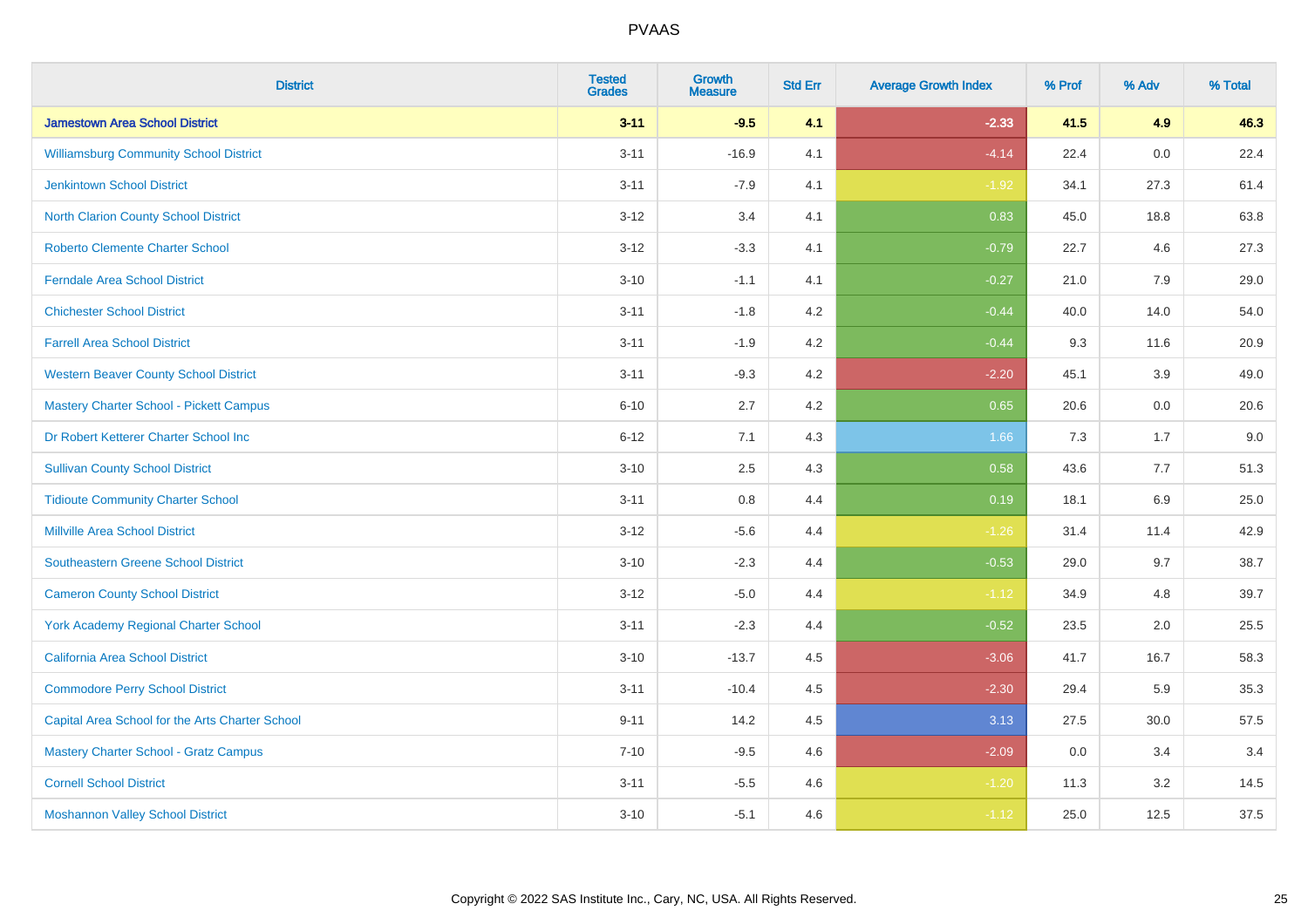| <b>District</b>                                 | <b>Tested</b><br><b>Grades</b> | <b>Growth</b><br><b>Measure</b> | <b>Std Err</b> | <b>Average Growth Index</b> | % Prof | % Adv   | % Total |
|-------------------------------------------------|--------------------------------|---------------------------------|----------------|-----------------------------|--------|---------|---------|
| <b>Jamestown Area School District</b>           | $3 - 11$                       | $-9.5$                          | 4.1            | $-2.33$                     | 41.5   | 4.9     | 46.3    |
| <b>Northern Potter School District</b>          | $3 - 12$                       | 6.8                             | 4.6            | 1.48                        | 30.6   | 11.1    | 41.7    |
| <b>Avella Area School District</b>              | $3 - 12$                       | 1.6                             | 4.7            | 0.34                        | 34.8   | 7.2     | 42.0    |
| <b>Hanover Area School District</b>             | $3 - 11$                       | $-14.7$                         | 4.7            | $-3.13$                     | 12.1   | 3.0     | 15.2    |
| <b>Forbes Road School District</b>              | $3 - 11$                       | $-11.5$                         | 4.7            | $-2.43$                     | 23.1   | 10.3    | 33.3    |
| <b>Forest Area School District</b>              | $3 - 11$                       | $-1.8$                          | 4.7            | $-0.37$                     | 18.9   | 15.1    | 34.0    |
| <b>Evergreen Community Charter School</b>       | $6 - 11$                       | $-1.1$                          | 4.7            | $-0.23$                     | 34.6   | 26.9    | 61.5    |
| <b>Fannett-Metal School District</b>            | $3 - 11$                       | $-22.3$                         | 4.8            | $-4.65$                     | 16.4   | 6.6     | 23.0    |
| <b>Tulpehocken Area School District</b>         | $3 - 12$                       | 1.0                             | 4.9            | 0.20                        | 11.5   | 23.1    | 34.6    |
| <b>Clairton City School District</b>            | $3 - 11$                       | $-1.6$                          | 5.0            | $-0.32$                     | 3.8    | $0.5\,$ | 4.4     |
| <b>Harmony Area School District</b>             | $3 - 10$                       | $-5.7$                          | 5.0            | $-1.13$                     | 33.3   | 0.0     | 33.3    |
| <b>Keystone Education Center Charter School</b> | $3 - 12$                       | $-6.5$                          | 5.1            | $-1.28$                     | 0.0    | 0.0     | 0.0     |
| <b>Upper Dauphin Area School District</b>       | $3 - 11$                       | 16.5                            | 5.1            | 3.26                        | 37.5   | 26.8    | 64.3    |
| <b>Oswayo Valley School District</b>            | $3 - 12$                       | 9.9                             | 5.1            | 1.93                        | 26.5   | 44.1    | 70.6    |
| <b>Claysburg-Kimmel School District</b>         | $3 - 11$                       | $-1.2$                          | 5.2            | $-0.22$                     | 5.0    | 0.0     | $5.0\,$ |
| <b>Galeton Area School District</b>             | $3 - 11$                       | 5.4                             | 5.4            | 1.01                        | 33.3   | 22.2    | 55.6    |
| <b>Valley Grove School District</b>             | $3 - 10$                       | $-4.0$                          | 5.5            | $-0.72$                     | 68.4   | 15.8    | 84.2    |
| <b>Shanksville-Stonycreek School District</b>   | $3 - 10$                       | $-8.6$                          | 5.5            | $-1.55$                     | 17.6   | 23.5    | 41.2    |
| People For People Charter School                | $3-12$                         | 6.4                             | 5.6            | 1.15                        | 2.4    | 0.0     | 2.4     |
| <b>Monessen City School District</b>            | $3 - 10$                       | $-3.9$                          | 5.6            | $-0.69$                     | 21.0   | 10.5    | 31.6    |
| Urban Pathways 6-12 Charter School              | $6 - 11$                       | $-4.1$                          | 5.7            | $-0.72$                     | 0.0    | 0.0     | 0.0     |
| Mastery Charter School - Thomas Campus          | $3 - 10$                       | 7.9                             | 5.7            | 1.39                        | 12.5   | 0.0     | 12.5    |
| <b>Keystone School District</b>                 | $3 - 11$                       | 7.8                             | 5.7            | 1.37                        | 35.0   | 45.0    | 80.0    |